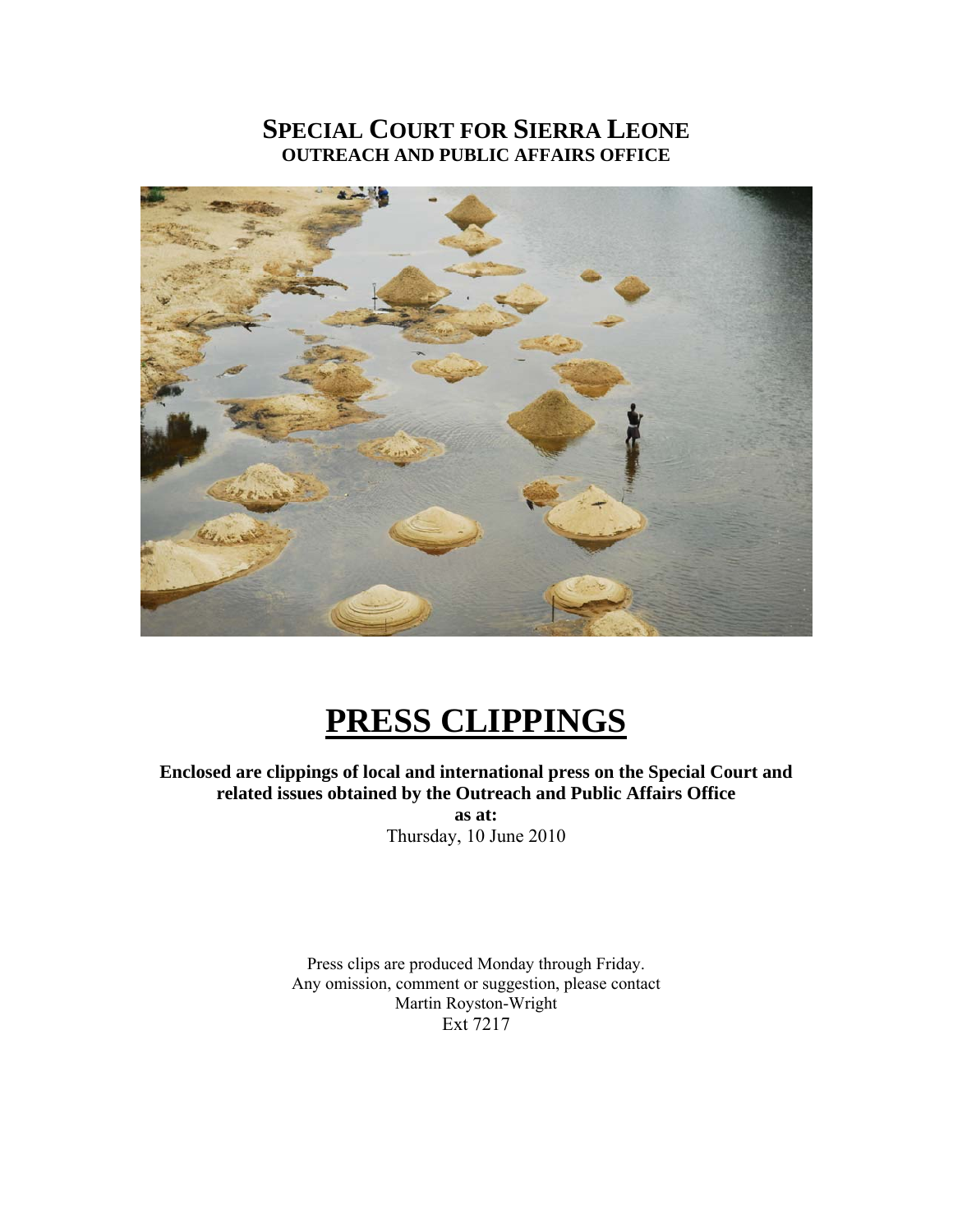| <b>Local News</b>                                                                           |             |
|---------------------------------------------------------------------------------------------|-------------|
| Guinea Assisted Lurd Invade Liberia / The Exclusive                                         | Page 3      |
| ECOMOG Mined Diamonds in Sierra Leone / Sierra Express Media                                | Page 4      |
| American Expert Warns Western Powers Against Failing ICC on/ The Torchlight                 | Page 5      |
| <b>International News</b>                                                                   |             |
|                                                                                             |             |
| Report from The Hague / BBC World Service Trust                                             | Page 6      |
| UNMIL Public Information Office Media Summary / UNMIL                                       | Pages 7-11  |
| Appeals Chamber Rejects Fr. Rukundo's Plea for Additional Evidence / Hirondelle News Agency | Page 12     |
| Srebrenica Genocide Perpetrators Get Life Sentences / Radio Netherlands Worldwide           | Pages 13-14 |
| Former Nuremberg Prosecutor Chides U.S., China, Russia / CNN                                | Pages 15-16 |
| Making Good on Nuremberg / The Atlantic                                                     | Pages 17-18 |
| African Justice Systems Promote Reconciliation / The New Vision                             | Pages 19-20 |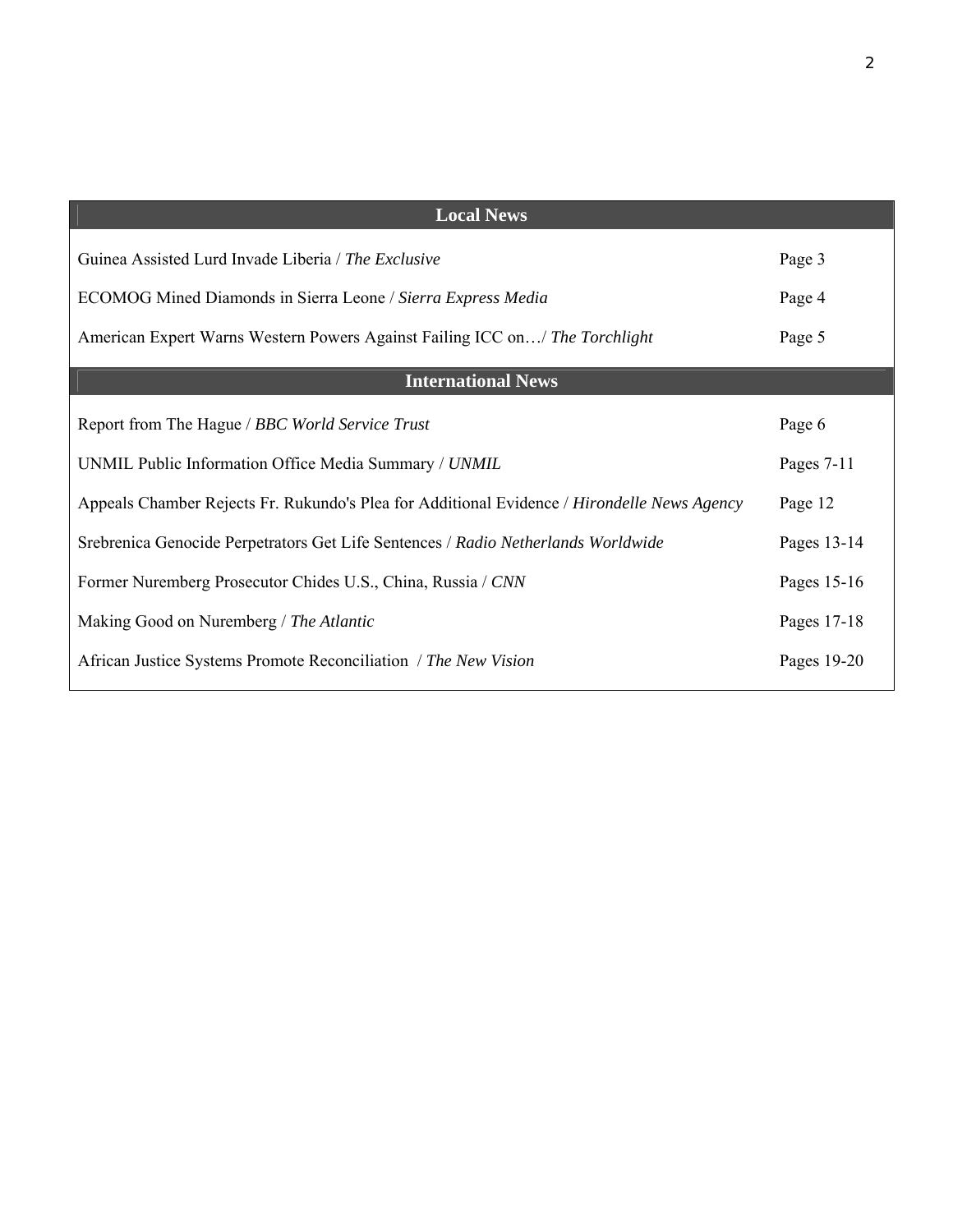# ssisted Lurd Invade Liberi

A Former Rebel Commander testifying in defence of Charles Taylor alleged on Tuesday that the Government Guinean headed by then President, Lasannah Conteh aided the invasion of Liberia by the rebel group, Liberian United for Reconciliation and Democracy, LURD. The witness who claimed he fought for both ULIMO-J and LURD also alleged that Liberian Journalist, Hassan Bility was engaged in covert operations for LURD against the Taylor Government. John Kollie reports for the BBC World Service Trust...

The witness testifying under anonymity said LURD would have not succeeded in its invasion of Liberia if the Guinean Government had not given its backing. He said with the approval of the Guinean Government, a group of Liberian fighters attacked Guinea in 2000 in an operation called Mosquito Spray as pretext for the Guinean Government to assist LURD invade Liberia. The witness gave graphic description of how the Guinean Army assisted the Liberian rebels against the government of **Charles Taylor. The Defence** 15th witness also testified that Liberian Journalist, Hassan Bility worked for LURD as an undercover agent in Monrovia.

Mr. Bility testified for the Prosecution last year and said he was arrested on numerous occasions and tortured by the Liberian Government for reporting on Mr. Taylor's alleged support to the Sierra Leone rebels.

But a Former Commander of the LURD rebel group giving testimonies in The Hague has said Mr. Bility provided valuable military information for LURD's entry into Monrovia.

The cross-examination of Defence Witness DCT 190 was postponed when the Defence concluded its direct examination. The Prosecution said it could not conduct the cross-examination of the witness because the witness summary provided to them by the Defence was too inadequate.

The Defence 16th witness, a Liberian woman identified as Aletha Hoff taken the has stand.Madam Hoff is testifying to a dispute between her telephone number and that of Mr. Charles Taylor. Madam Hoff started her cross-examination immediately after her direct examination was concluded Tuesday afternoon.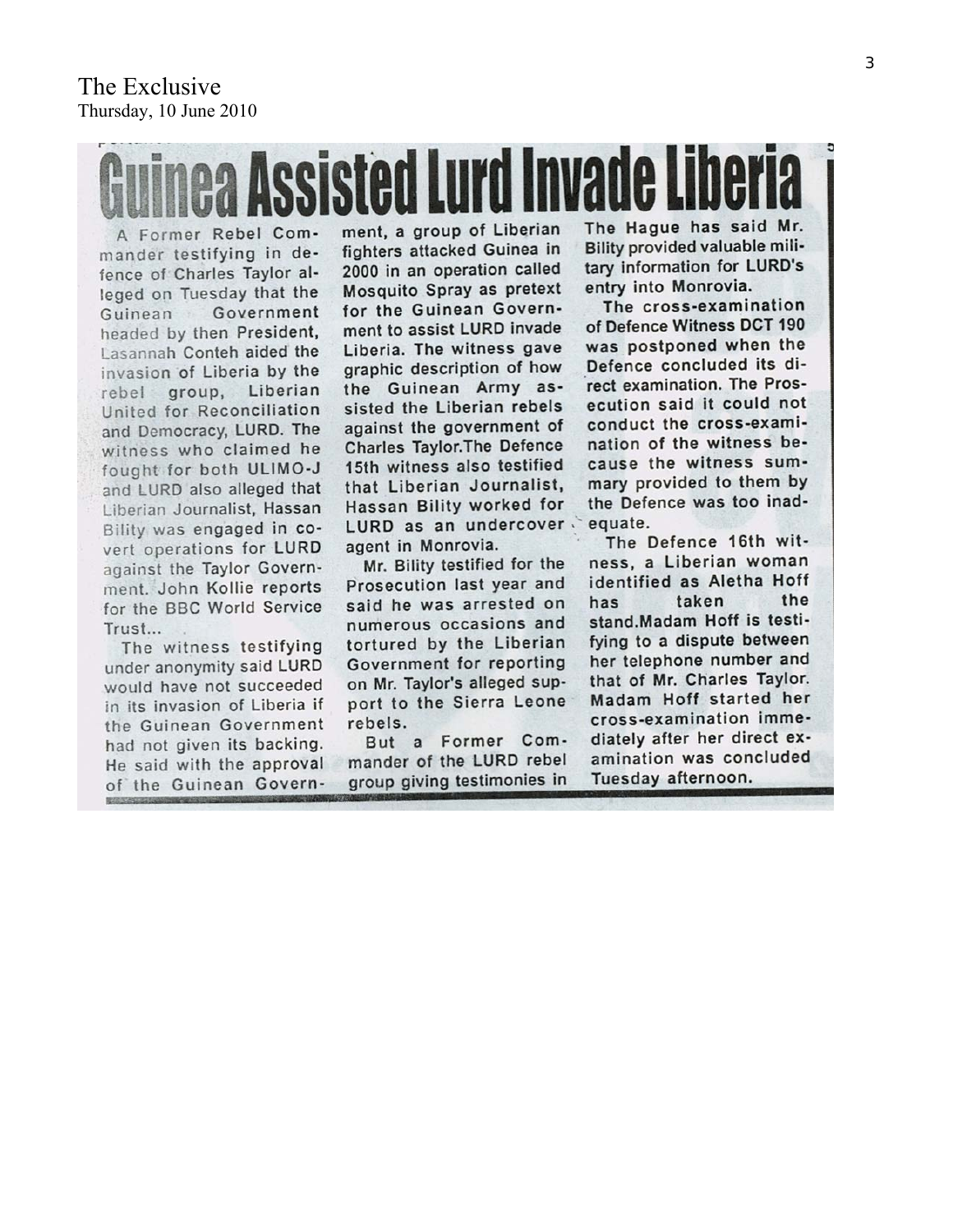# Sierra Express Media Thursday, 10 June 2010

#### ned Diamonds In Sierra Former Liberian President, Charles ECOMOG mined diamonds in witness in the ongoing Taylor Trial The 15th Defence witness testify **By Richard B. Bockarie** Taylor. the Sierra Leonean Town of Tongo ing under anonymity also said in The Hague has revealed that Sierra Express has learnt that a The 15th Defence witness only idenduring the civil war in that coun-West African Peacekeeping Former ULIMO-J Leader, Roosevelt Liberian-born Sierra Leonean who tified as DCT 190 said the West Johnson connived with ECOMOG try; a story he said he had krowlfought for the ULIMO-J rebel fac-Force, ECOMOG engaged in dia-African Peacekeeping Force, Contd. page 2 tion and is currently a defence mond mining in Sierra Leone too. and attacked the government of **ingd** Diamon forces. The witness, a Sisist restore the ousted edge of Former Liberian Leader, government of Former Charles Taylor is the only President Ahmed Te,an foreigner accused in col-Kabbah in 1997. laboration with the RUF in The witness testified that looting the diamonds of Sithe Liberian fighters were erra Leone. But a Former fully supported by Centre in Monrovia. fighter of the Liberian rebel ECOMOG during their atfaction, ULIMO-J testifying in tacks against the com-

Mr. Taylor's defence alleged ECOMOG commanded by Major General Maxwell Khobe in Sierra Leone did diamond business with the locals.

The witness further said the Sierra Leone Government and ECOMOG recruited and armed Ex-combatants of both ULIMO-J and ULIMO-K at the Ricks Institute in Liberia. He said the recruits from the Ricks Institute were armed and taken to Sierra Leone by ECOMOG Forces to asbined RUF and AFRC forces in Sierra Leone.

The Defence witness also told the court that the African Peacekeepers provided ULIMO-J leader. Roosevelt Johnson with trucks, arms and ammunition to attack and overthrow the government of Charles Taylor in 1998.

He said ECOMOG loaded a truck with ULIMO-J fighters from Duala and transported them to Camp Johnson Road to fight the Taylor Government erra Leonean partly educated in Liberia, said the primary instruction to ULIMO fighters was to attack the Barclay Training

He told the court that the second instruction was to take Mr. Johnson to safety. According the Defence witness, ECOMOG had further planned to use ULIMO Fighters in an operation code named Operation Eagle to capture Mr. Taylor alive in Monrovia.

The witness said the plan was for ULIMO fighters wearing ECOMOG uniforms to ambush Mr. Taylor's convoy near the James Spriggs Airfield. But he told the court the plan failed because Mr. Taylor's intelligence picked up the information.

п

п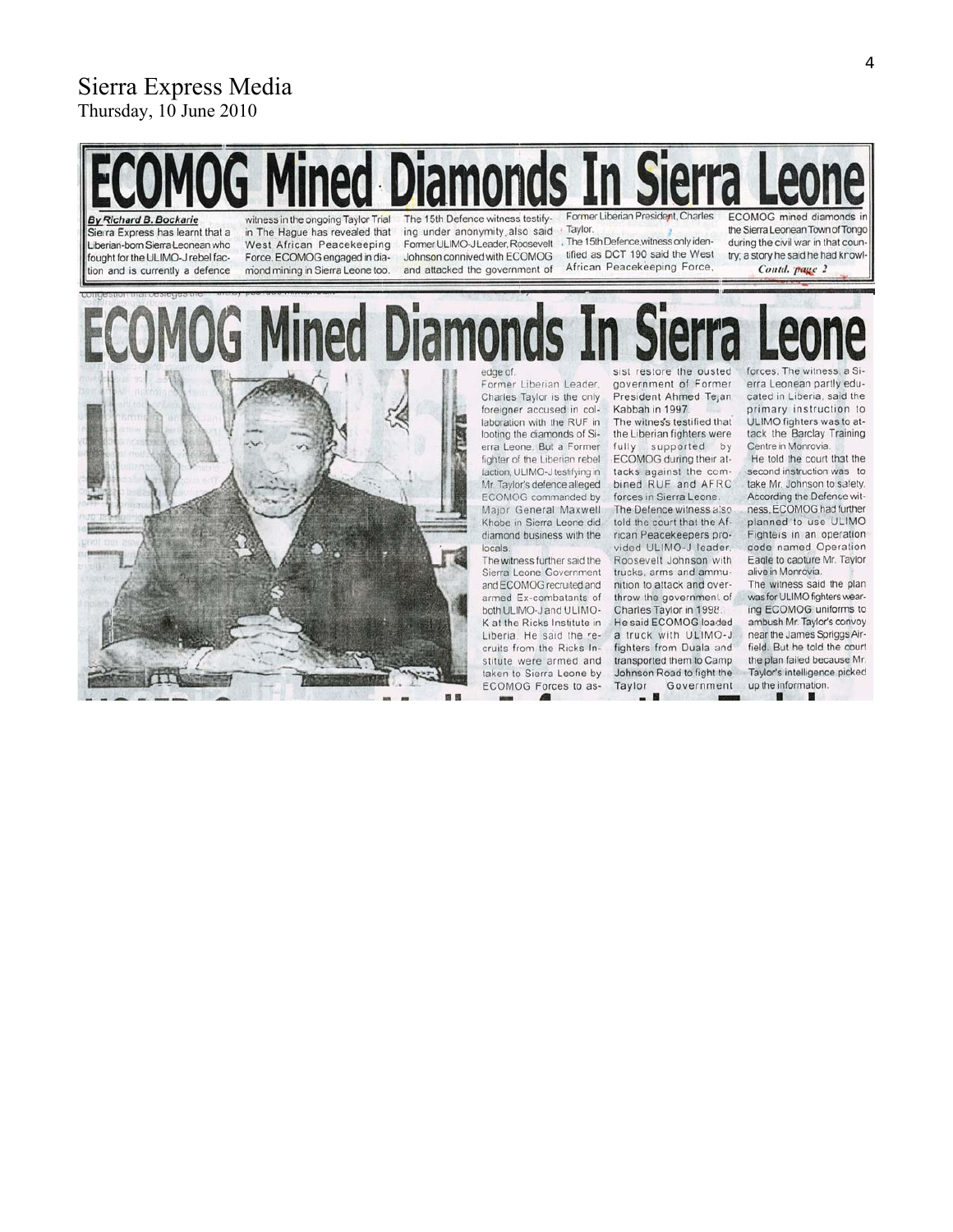# American expert warns Western powers against failing ICC on 'crime of aggression

Kampala, Uganda - An American expert on crimes against humanity has warned the 'big nations' of dire consequences in the near future, if they frustrate the adoption of the crime of aggression in the Rome Statute setting up the International Criminal Court (ICC).

"A country should not commit crimes for its own benefit thinking no one will question it," said Benjamin Ferencz, a former chief prosecutor during the 1946 Nuremberg Tribunal trials that brought to book top Nazi war criminals

Ferencz was criticising his own country, US, as well as Russia and China, who are opposed to making the crime of aggression triable by the ICC.

"This is the time all nations in the world should come in full support of the crime of aggression to be part of crimes tried by ICC so that we can end impunity and open a new chapter of accountability," he said on the sidelines of the ICC review conference in Uganda.

Ferencz, 91, who served in the US army during the Second V Vorld War, said the Nazi government committed genocide to exterminate the Jews in Germany, but were later

made to account for the six million deaths they caused when the Nuremberg Trib u nal came into force.

"In 1998 during the establishment of the Rome Statute, the big nations delayed the inclusion of the crime of aggression on the list of crimes to be tried by the ICC because they felt that they would dodge it and make it die out completely. They set up conditions that they felt would never be met.

"They wanted the crime of aggression to be defined and wanted to be sure that the UN Security Council will run the show when ICC was implementing it. But the definition had long been made. The trick behind all this is that the big countries

are still in the cold war. No big nation trusts the other on how it will be handled in case it became party to the Rome Statute and when is fully implemented,' he said.

The 33 African states that form the biggest single continental block that is party to the Rome Statute last week issued a joint statement Kampala opposing in the suggestion to put the UN Security Council in charge of running the crime of aggression issue.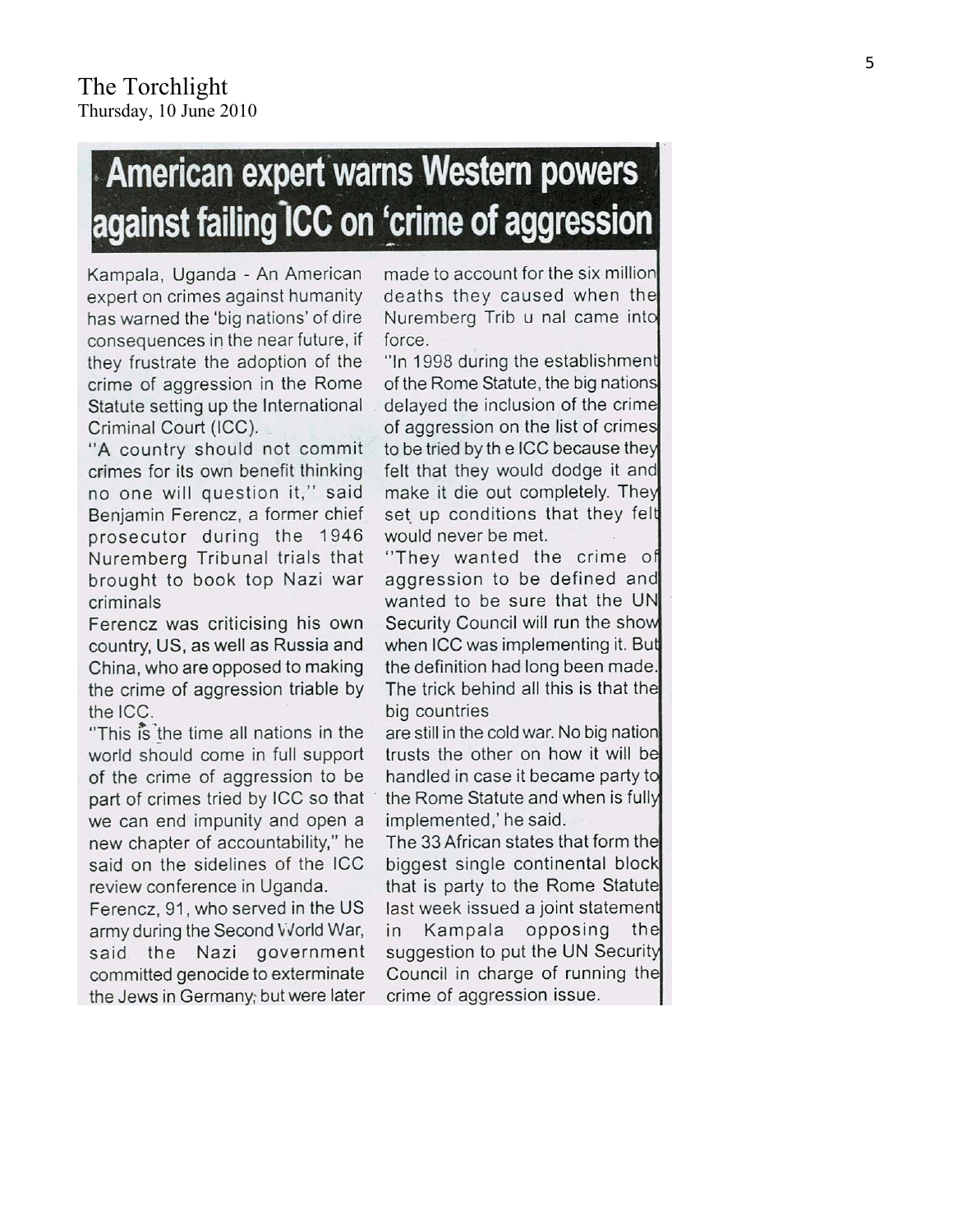Wednesday, 9 June 2010

By John Kollie

#### **NEWS ITEM**

*A Liberian woman has concluded her testimonies in The Hague clarifying confusion surrounding her Liberian mobile phone number and the Liberian mobile phone number of Indicted Former Liberian President, Charles Taylor. Madam Aletha Hoff said the Lone Star mobile number in dispute belongs to her not to Charles Taylor. John Kollie reports for the BBC World Service Trust...* 

Madam Hoff told the court that many people have mistaken her Liberian mobile number for that of Charles Taylor.

 Last year a Prosecution witness testified to a Liberian mobile phone number he claimed belonged to Mr. Taylor.

But Madam Hoff, a witness testifying in Mr. Taylor's defence has said the mobile number in question belongs to her.

Madam Hoff said even though the Former Liberian Leader is in The Hague she still receives calls from many people mistaking her number for of Mr. Taylor.

The court adjourned for the day during its morning beak on Wednesday because the Defence team was unable to produce their next after Madam Hoff concluded her testimonies.

Defence witness DCT 190 whose cross-examination was suspended on Tuesday is expected to resume his testimonies on tomorrow Thursday.

Meanwhile, the accused Former Liberian President was absent from court on Wednesday. Authorities of the detention centre informed the Judges and the parties that Mr. Taylor would not be in court today. But the reason for his absence was not disclosed to the public.

# **B B C** WORLD SERVICE TRUST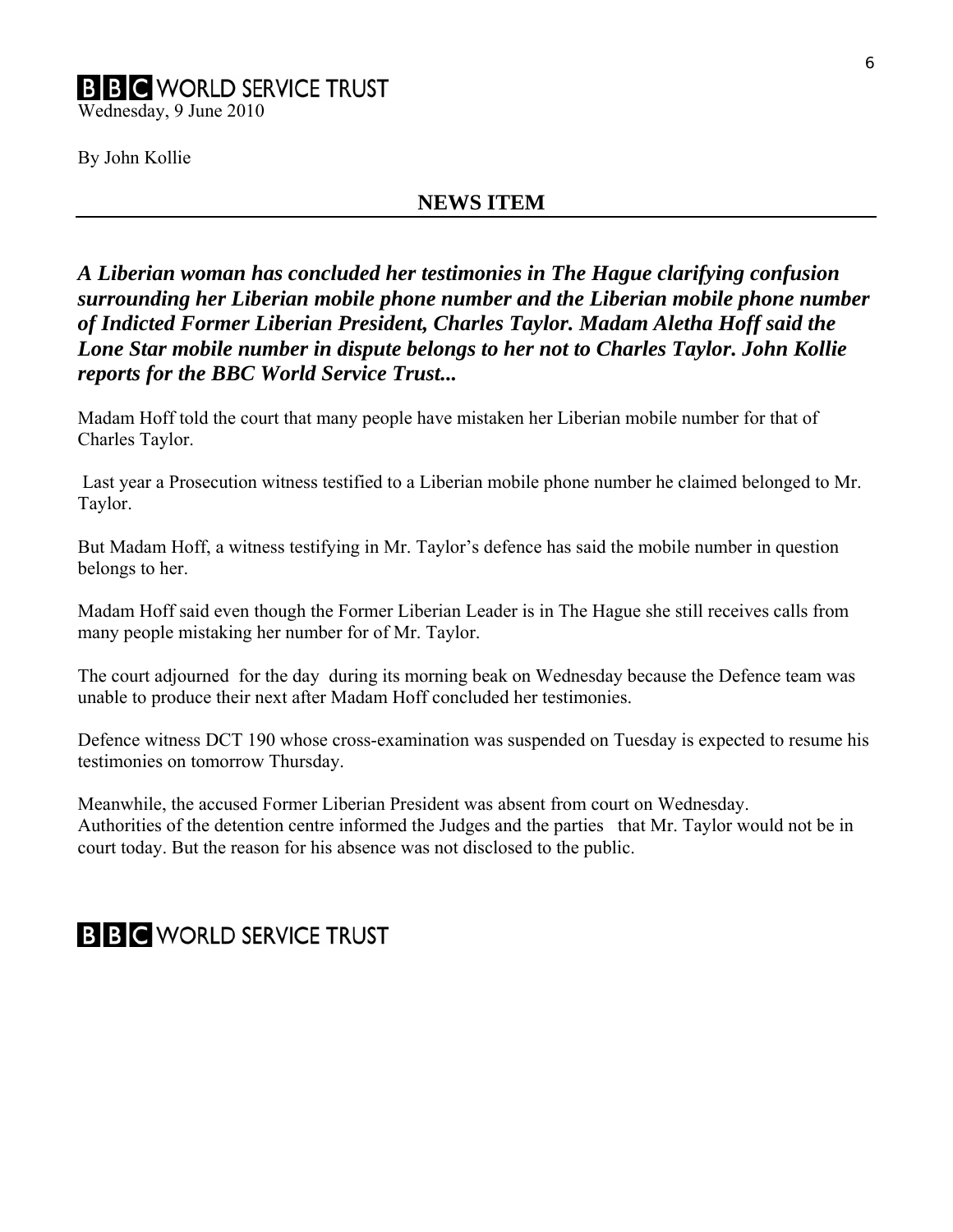

United Nations Mission in Liberia (UNMIL)

#### **UNMIL Public Information Office Media Summary 9 June 2010**

*[The media summaries and press clips do not necessarily represent the views of UNMIL.]* 

# **UN News in Liberia**

#### **UNMIL**

#### **Top UN Envoy Dialogues with Liberian Women Leaders**

[The Inquirer, The Informer, Front Page Africa]

- The Special Representative of the Secretary-General in Liberia, Ms. Ellen Margrethe Løj Tuesday interacted with Liberian women leaders at the Angie Brooks International Centre at the University of Liberia Fendell Campus.
- The interaction was part of ceremony in commemoration of Security Council Resolution 1325 on women, peace and security as "Global Open Day for Women and Peace."
- The women were given the opportunity to express their views on women peace building and gender-based violence against women during a dialogue which brought together women leaders from Monrovia and other parts of the country.
- The UN Gender Team Group in Liberia facilitated the opening day of the dialogue between Ms. Løj and 20 Liberian women leaders.
- The forum was meant to allow the UN hears Liberian women's voices on how contemporary processes of conflict resolution and peace building can be enhanced through the integration of women's concerns.
- In her opening remarks, SRSG Løj said among other things that October marked the tenth anniversary of the Security Council's groundbreaking Resolution 1325 on Women, Peace and Security, which called for higher levels of women's involvement in peacemaking and peace building.
- "The "Global Open Day for Women and Peace" is meant to re-invigorate our efforts to realize the vision set out in Resolution 1325. I count on all partners to support the United Nations in translating women's priorities into real and meaningful action," the UN envoy concluded.

#### **Other UN News**

#### **Liberia's Infrastructure Hurdle**

[Daily Observer]

- Millions of United States dollars is needed to rebuild Liberia's shattered infrastructure, the World Bank-Liberia Country Manager, Dr. Ohene Owusu Nyanin, has said.
- According to Dr. Nyanin, despite spending approximately US\$100 million donor and public funds annually on infrastructure, the dilapidated state of the country's road networks, sea and airports as well as the acute lack of safe drinking water and electricity remain the most difficult challenges facing the Government and people.
- He disclosed that Liberia needs between US\$350 to US\$600 million per annum in order to make serious impact on the country's infrastructure.
- Speaking at the official launch of the Infrastructure Country Diagnostic (AICD) report in Monrovia Monday Dr. Nyanin craved for more international and domestic financing to rebuild the country's damaged road network, restore port facilities and safe drinking water to all parts of the country as well as restore electricity across the country.

## **Local News on Liberian issues**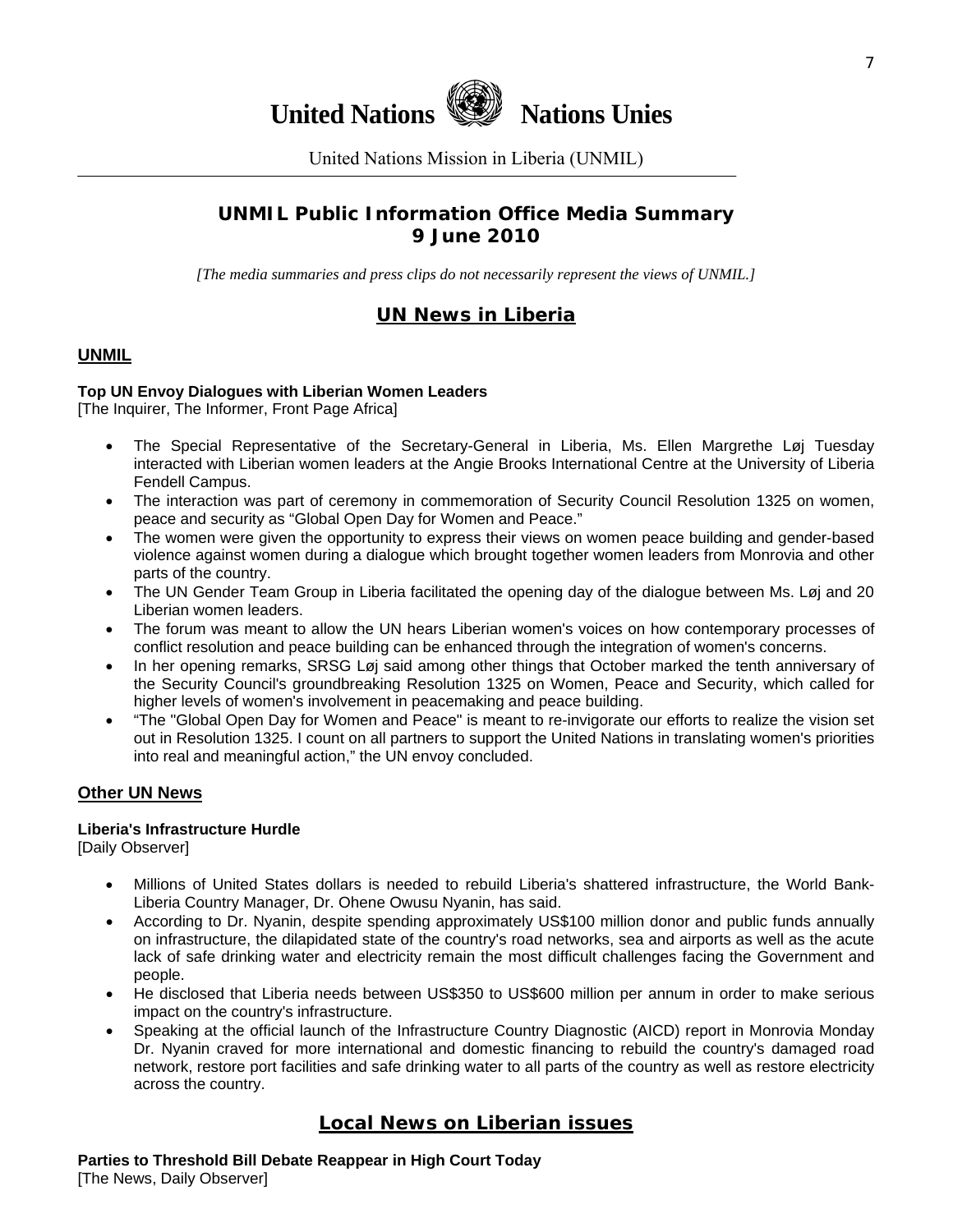- Parties to the controversial threshold bill debate are to appear before the Supreme Court today.
- Their reappearance is in continuation of the case filed by the Concerned Setor Youth against any further action on the constituency representation bill.
- It followed the appearance of the parties on Monday at the Supreme Court.
- A lawyer of the Senate, Senator Frederick Cherue told the Plenary Tuesday Legislature and the Justice Ministry are meeting to file a joint legal return.
- The legal return relates to the position of the Legislature and the other respondents of the lawsuit filed against the use of the census results to set the threshold.
- The other respondents include the Liberia Institute for Statistics and Geo-Information Service and the National Elections Commission.

# **Montserrado Lawmaker Wants Former Internal Affairs Minister Audited**

[Heritage]

- Montserrado Senator Geraldine Doe Sheriff is calling for an audit of former Internal Affairs Minister Ambullai Johnson.
- Senator Sheriff also wants the audit of the former Superintendent of Montserrado County Beauty Bacon.
- The request of the Montserrado lawmaker was contained in a communication to the Liberian Senate.
- Senator Sheriff believes the two former officials must be made to account for development funds intended for Montserrado County.
- She said the two officials allegedly misappropriated the development funds with several projects still left uncompleted.
- Mr. Ambullai Johnson has since resigned his post as Internal Affairs Minister and Madam Beauty Bacon dismissed amid huge controversy over the development funds of Montserrado County.
- Meanwhile, the Senate has mandated its committee on Internal Affairs, Judiciary and Public Accounts and Audit to review the communication by Senator Sheriff and report to the plenary subsequently.

#### **Mount Coffee Hydro Needs US\$162M**

[Daily Observer]

- A high-powered joint Liberian delegation comprising the Senate committee of the Ministry of Land, Mines and Energy (LME) and of Environmental Protection Agency (EPA) and of the Liberia Electricity Corporation (LEC) on Monday visited and toured the war-devastated Mount Coffee Hydro Power Plant situated in Harrisburg, Careysburg District in Montserrado County.
- The fact-finding delegation was headed by LEC Managing Director Joseph T. Mayah.
- Mr. Mayah briefed the senators on problems, prospects, progress, development and growth of the LEC and on efforts and strides being made by his outfit in the restoration of power to the nation.
- During the briefing, the LEC boss intimated that for a full restoration of power to the nation, LEC needs US\$162 million for the rehabilitation of the Mount Coffee Hydro.
- He also disclosed plans by the LEC and the Liberian Government to negotiate with the Economic Community of West African States for a regional interconnectivity of power for the country.

#### **YMCA, Others Train 200 Motorcyclists in Margibi**

[Daily Observer]

- The third phase of training under the project, 'Supporting Peaceful Reintegration of High Risk Youth into Their Communities through Facilitating Rural Transport Livelihood Opportunities' has begun at the YMCA Centre in Kakata, Margibi County.
- It is being sponsored under the Liberia Peace Building Fund.
- The training, according to the Liberia YMCA, is in collaboration with the Liberian government, United Nations Development Programme and the United Nations Mission in Liberia.
- The project is aimed at enhancing the socio-economic reintegration of high-risk youth operating commercial motorcycles, and the promotion of a means for resolving conflict among motorcycle riders, the community and the Police.
- Two hundred commercial motorcyclists will receive training on Highway Code, safety signs and other safety measures, with the objective of promoting human safety and lives, psychosocial counseling, awareness sensitization campaign on HIV/AIDS and civic education.

#### **Star Radio** *(News monitored today at 09:00 am)*

#### **Government Charges Three Finance Ministry Officials**

• Government says the three Finance Ministry officials accused of dubious transaction have been charged with bribery and economic sabotage.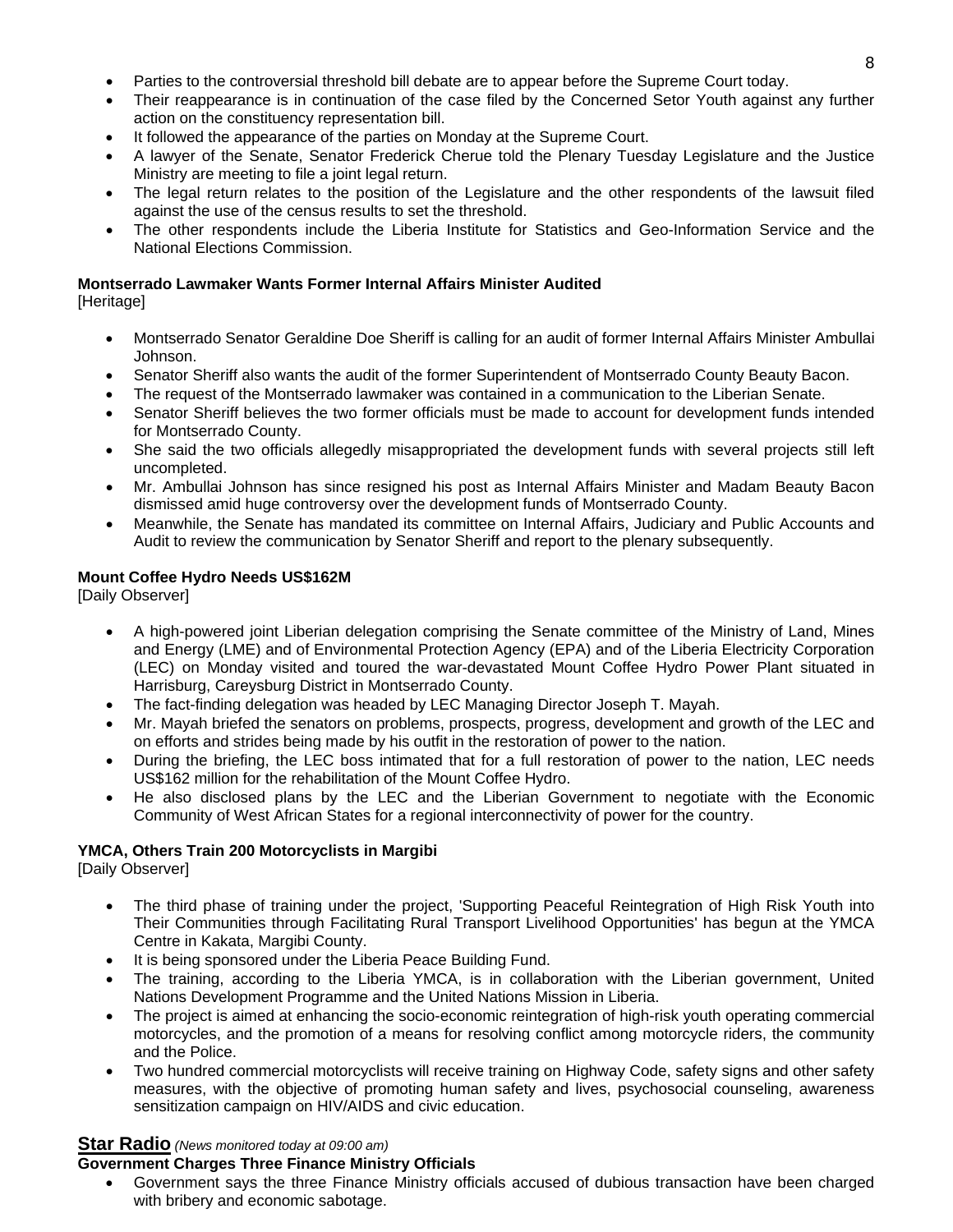- The three Finance Ministry officials were arrested by state security when they received a US\$10,000 kickback.
- The US\$10,000 kickback was part of a deal with an agent of the Cocopa Rubber Plantation in Nimba County.
- Solicitor General Wilkins Wright said the three officials agreed to reduce certain portion of the taxes due government and the balance diverted.
- Cllr. Wright said the Cocopa Rubber Plantation owes government over US\$200,000 in taxes.
- The three officials include Dawo Morris, Director of Large Tax Revenue Bureau; Brenda Dahn Caine, another director and Kollie Dogba, analyst at the Finance Ministry.
- The Solicitor General said the Cocopa agent is helping state security with the investigation and may not be charged.
- Cllr. Wright described the crimes committed by the three Finance Ministry officials as grave.
- Meanwhile, Finance Minister Augustine Kpehe Ngafuan says he is waiting for a full report from the National Security Agency following which appropriate action will be taken against the accused officials.

*(Also reported Radio Veritas, Truth FM, Sky FM, and ELBC)*

#### **Parties to Threshold Bill Debate Reappear in High Court Today**

#### **Radio Veritas** *(News monitored today at 09:45 am)*

#### **Police Charge Health Ministry Employee, Two Others with Economic Sabotage**

- Police have charged and sent to court an employee of the Health Ministry and two others for economic sabotage and forgery.
- The Police said the three men were linked to a fraudulent voucher worth over US\$38,000.
- The Police named the men as Ezekiel Darwin, a local money exchanger; Khaki Lacini, a resident of the Stephen Tolbert Estate; and Emmanuel Blackie, an employee of the Health Ministry.
- The Police revealed that US\$19,000 of the over US\$38,000 was deposited in an account titled: Ellen E Trading belonging to co-defendant Khaki Lacini.

#### **Truth FM** *(News monitored today at 10:00 am)*

#### **Montserrado Lawmaker Wants Former Internal Affairs Minister Audited**

#### **Demonstrators Transform Protest into Sit-in Action**

- Demonstrators in Maryland County have transformed their protest into a sit-in action before the Harper City Hall.
- This is the second day running of the protest in demand of better roads in the wake of the boat that capsized and left several dead and wounded.
- The protesters said President Ellen Johnson Sirleaf is the only government official that will overturn their action promising not to take instruction from the local authorities and the county caucus.
- The protesters through their spokesperson Josephine Allison said they were running out of patience in engaging the local authorities in demand of better roads.

#### **Newspaper Publisher Complains of Death Threats**

- In the wake of reports in the Front Page Africa newspaper about the alleged arrest and interrogation of Ambassador George Weah, the publisher of the paper has reported threat on his life by some unknown men.
- Mr. Rodney Sieh said some unknown persons have been sending him SMS messages threatening to finish him up and burn his printing press if he continues to publish what they called falsehood about Ambassador Weah.
- Mr. Sieh said some of the 'texters' claimed to be partisans of the opposition Congress for Democratic Change (CDC).
- He said he remains steadfast in the performance of his professional duties rather than seeking his personal interest.
- But CDC deputy secretary general, Acarious Gray said it was the work of detractors and not CDC partisans.
- Mr. Gray said the CDC has no interest in intimidating the media as portrayed in some quarters.

# **International Clips on Liberia**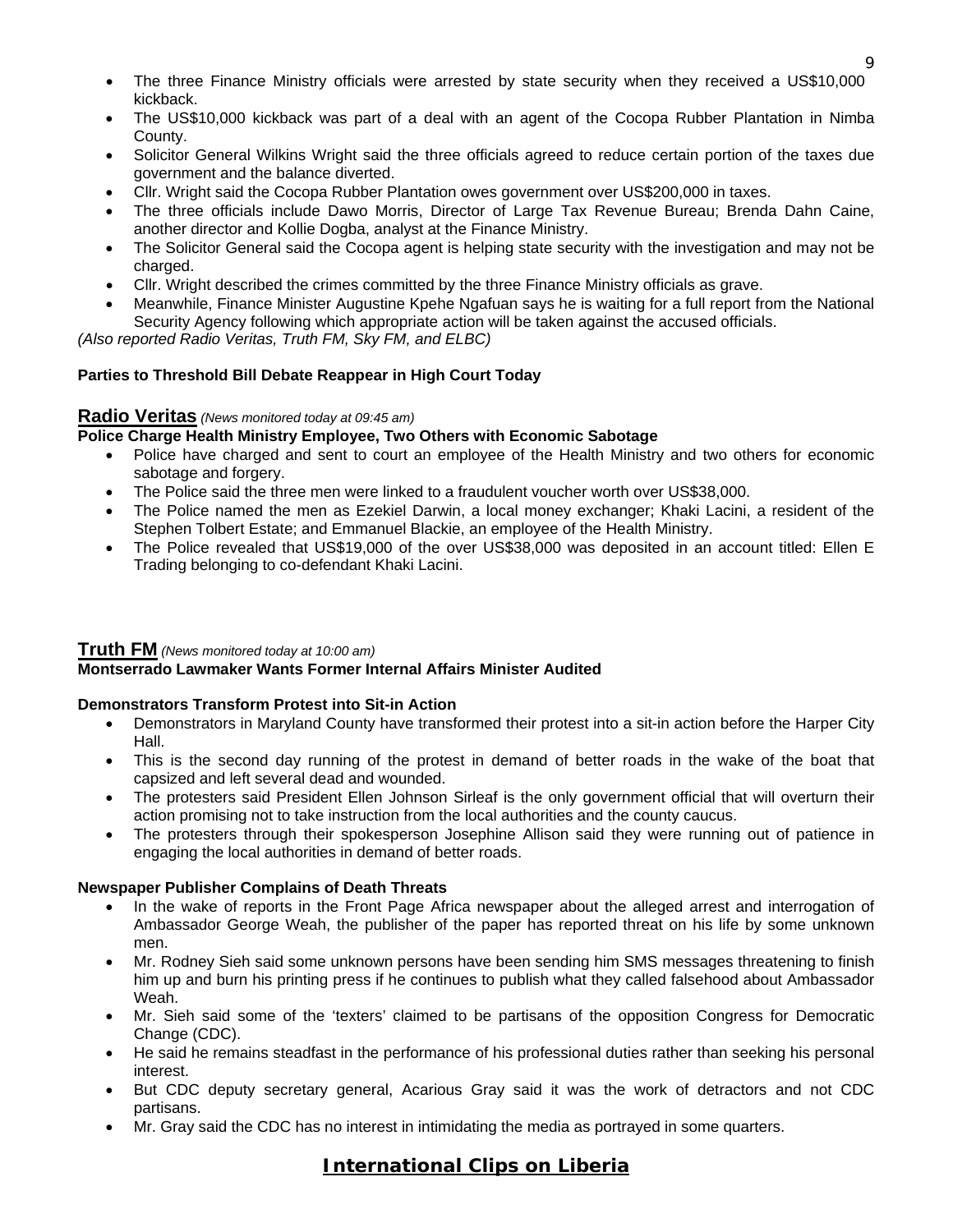#### **Liberian Opposition Leader Denies Drug and Money Laundering Allegations www.thedailyafrican.com**

Liberia's football legend and leader of the main opposition Congress for Democratic Change (CDC) party George Weah said he is not involved in illegal drug and money laundering. The online Liberian publication FrontPage Africa earlier this week wrote that Weah was at the house of a childhood friend and close aide – James Bestman – in the U.S. state of Maryland when federal agents raided the home and arrested Bestman for alleged drug and money laundering. The report said Weah was handcuffed, questioned and later released. But, Weah, who nearly defeated President Ellen Johnson-Sirleaf in the 2005 election, told VOA he was never arrested and that the FrontPage Africa story is unsubstantiated. "I assure you, you know me well. I will never get involved in any drugs and money laundering. I don't understand why any journalist would want to write stories and would not substantiate or corroborate his claims against me. As much as I believe in the freedom of press, I think, at the end of the day, when they are bringing the news, I think it should be news for the people to have peace," he said. Weah said he has known and had a good relationship with Bestman for more than 20 years. But, he said he never witnessed a drug raid or money laundering involving U.S. federal officials. "What happened there was I was on my way to Minnesota to the (CDC U.S. members') convention, and I decided to pass to James (because) he should have been one of those who were trying to watch (attend) the convention. When I pulled into the driveway, Mr. James came down the stairs and I saw two officers that served him a warrant that he needed to come with them," Weah said.

#### **Arizona City Independent AC librarian to help set up Liberia's first children's library www.trivalleycentral.com**

Arizona City's Librarian, Joyce Baker, is going to Yekepa, Liberia in June to help prepare and catalog books for a children's library. There are no public libraries in the entire country and there has never been a children's library. Students at schools in Gilbert and Chandler collected more than 10,000 used books and teaching materials to help the Liberian children. Yekepa is a remote village at the base of the Nimba Mountains, about an eight hour drive from the Liberia's capital, Monrovia. After a 14-year civil war, educational resources are very limited. In many cases, five children share one photo copied textbook. Teachers are often barely a lesson ahead of their students. Gilbert mom, Sheri Wang, was shocked to hear of the lack of materials available to the teachers and students in this country. Determined to help somehow, she organized a book drive. More and more people became involved and before long, backpacks, supplies and teaching tools were all donated to begin to rebuild the education opportunities in this remote village. Joyce is going with her husband, a counselor, to teach Liberian nationals basic counseling techniques. This will be their third trip abroad. Their first trip was to Uganda where they instructed nationals on counselling techniques for the country's children soldiers. Their second trip was to Congo where they worked with people who help rape victims. However, for the upcoming trip to Liberia, which will include working with local people associated with local churches, she plans to also help prepare the books for circulation while she is there. Around 30 people are going with the group to Liberia including a musical group, basketball players, a medical team as well as a group of men that will rent motorcycles to use to deliver shoes to different outlying villages.

## **International Clips on West Africa**

#### **Guinea**

#### **Guinea leader postpones Moscow trip, mining talk Reuters**

Guinean acting President Sekouba Kanate postponed a visit to Moscow this week that was to have included talks with President Dmitry Medvedev, the Kremlin said. Kanate's talks had been expected to touch on troubles Russian aluminium giant RUSAL has faced in Guinea, which is struggling to hold a June 27 presidential election after decades of harsh authoritarian rule. "Due to pressing domestic matters that have arisen in Guinea, the Guinean side has requested a postponement of the working visit to Russia," a statement on the Kremlin website late on Tuesday said. It did not say when the visit might take place. RUSAL in April rejected a claim by Guinea's mines minister that it owes at least \$860 million in unpaid taxes and said it aims to "protect its rights." The Guinean government has also said RUSAL paid too little for the Friguia bauxite and alumina complex in 2006 and a local court last year ruled that the sale was unlawful. RUSAL then agreed to establish a joint high-level commission with the Guinean government to discuss long-term cooperation. Mining companies have had a rocky time in Guinea since the December 2008 coup that followed the death of ruler Lansana Conte. Guinea's Moscow ties date to Soviet times, when it received Kremlin backing after the end of French colonial rule in 1958. RUSAL also operates the Compagnie des Bauxites de Kindia (CBK) which develops one of the world's largest bauxite deposits. It has a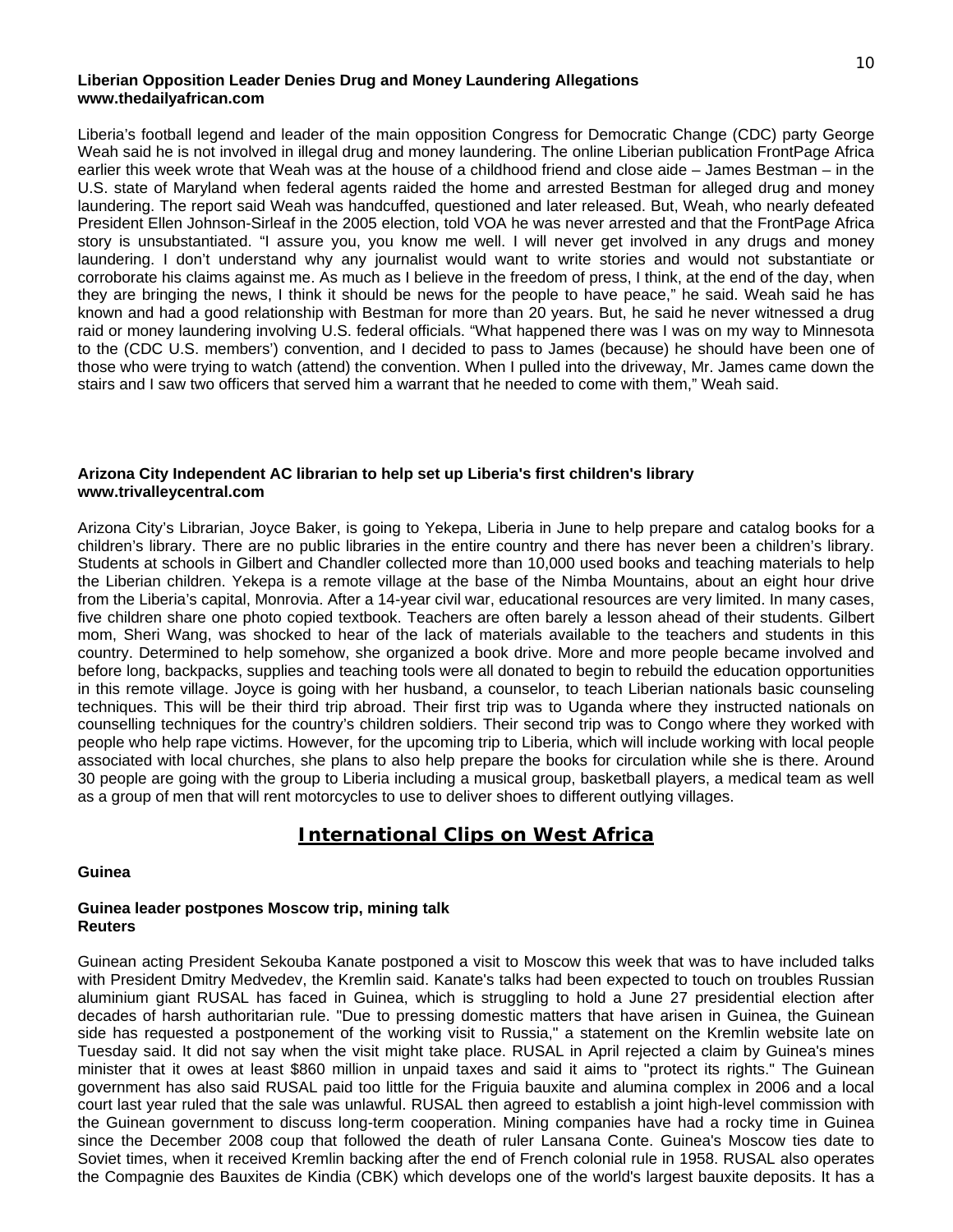design capacity of 3.1 million tonnes of bauxite per year and delivers more than 2 million tonnes of bauxite per year to Russia's Nikolaev alumina refinery and more than 500,000 tonnes to other facilities.

#### **Ivory Coast**

#### **Cocoa Rises as Disease Threatens Ivory Coast Crop; Coffee Gains Bloomberg**

Cocoa futures rose for the third straight day in New York on concern that output in Ivory Coast, the world's largest producer, may decline because of crop damage caused by a viral disease. Coffee also gained. The government of Ivory Coast must make fighting the spread of the swollen-shoot disease "a priority," a union representing cocoabean growers said. Swollen shoot is spread by insects and usually kills infected plants within two years. Farmers can stop the disease from spreading only by uprooting and burning infected trees. "Production may be tight this year," said Adam Klopfenstein, a senior market strategist at broker Lind-Waldock in Chicago. "Also, the broader market rally is helping prices trade higher." Cocoa for July delivery gained \$13, or 0.4 percent, to \$2,994 a metric ton at 10:16 a.m. on ICE Futures U.S. in New York. Prices rose 1.4 percent in the previous two sessions. Global production will trail demand by 69,000 metric tons in the year ending Sept. 30, wider than a March projection of 18,000 tons, the International Cocoa Organization has said. Prices advanced 9.8 percent in 12 months through yesterday. Arabica-coffee futures for July delivery rose 0.15 cent, or 0.1 percent, to \$1.337 a pound on ICE.

#### **Sierra Leone**

#### **Sierra Leone to liberalize International gateway www.computerworld.com**

Sierra Leone's international mobile gateway, which has been run as a monopoly to strengthen the national carrier, Sierratel, will be deregulated as the Africa Coast to Europe ACE fiber-optic project enters the implementation phase, according to government officials. The liberalization effort is a precondition for the landing of the fiber-optic cable, which will allow for operation of the country's international gateway by competing GSM (Global System for Mobile Communications) operators, according to Minister of Information and Communication Ibrahim Kargbo. A consortium of 20 members has joined forces to build the ACE cable. The 17,000-kilometer-long fiber-optic cable should be completely operational in the first half of 2012 and connect 23 countries, according to a statement from France Telecom Tuesday. After the launch of the Sierra Leone GSM Operators Association SLGSMOA in July 2008, the group claimed that operation of the country's international gateway is a provision of their GSM licenses and called for a transparent examination of its allocation. \*\*\*\*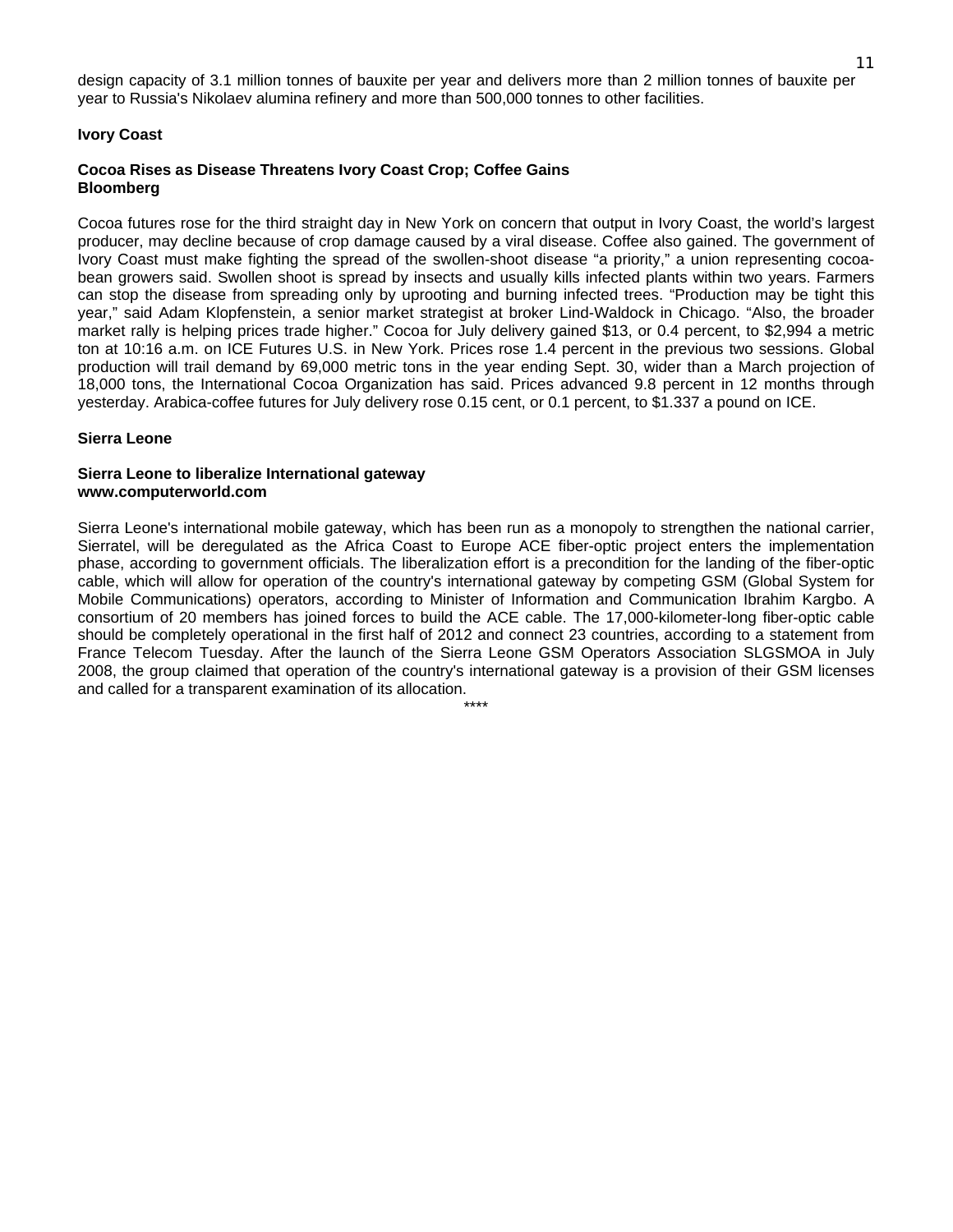Wednesday, 9 June 2010

#### **Appeals chamber rejects Fr. Rukundo's plea for Additional Evidence**

The Appeals Chamber of the International Criminal Tribunal for Rwanda (ICTR) has refused to admit additional evidence in the appeal lodged by Rwandan Roman Catholic Priest Emmanuel Rukundo, who was sentenced to 25 years in jail for genocide.

In its decision dated June 4, 2010, the Appeals Chamber said that Rukundo (51) failed to demonstrate that the additional evidence he had sought to include in his appeal scheduled for hearing on June 15, would have had an impact on the verdict given by the lower court.

"The Appeals Chamber is also not convinced that the exclusion of this material would amount at a miscarriage of justice," it said.

Trial Chamber II of the UN-Tribunal convicted former Military Chaplain on February 27, 2009 of genocide, extermination and murder of people sought refuge at St. Joseph's College and St. Leon Minor Seminary in Gitarama area, Central Rwanda.

Father Rukundo had requested admission of statements given in Rwanda by prosecution witness code named "BLP" relating to his credibility on evidence concerning crimes committed at St. Joseph's College. He had also sought for hearing of testimonies of two defence witnesses "SLB" and "SLZ" concerning St Leon Minor Seminary event.

The Appeals Chamber ruled that it was not persuaded that Rukundo had exercised due diligence in his attempts to present the evidence of the two witnesses at the trial, noting that the Trial Chamber had denied his request because of failure to substantiate it adequately.

Rukundo was found to have played an integral role on four occasions in abduction and killing of the Tutsi refugees. The Trial Chamber held that there was clear evidence that Rukundo directed the killings of Tutsi civilians at Gitarama area during the 1994 genocide.

He was arrested in Switzerland July 2001 and transferred to the ICTR detention center two months later.

FK/ER/GF

© Hirondelle News Agency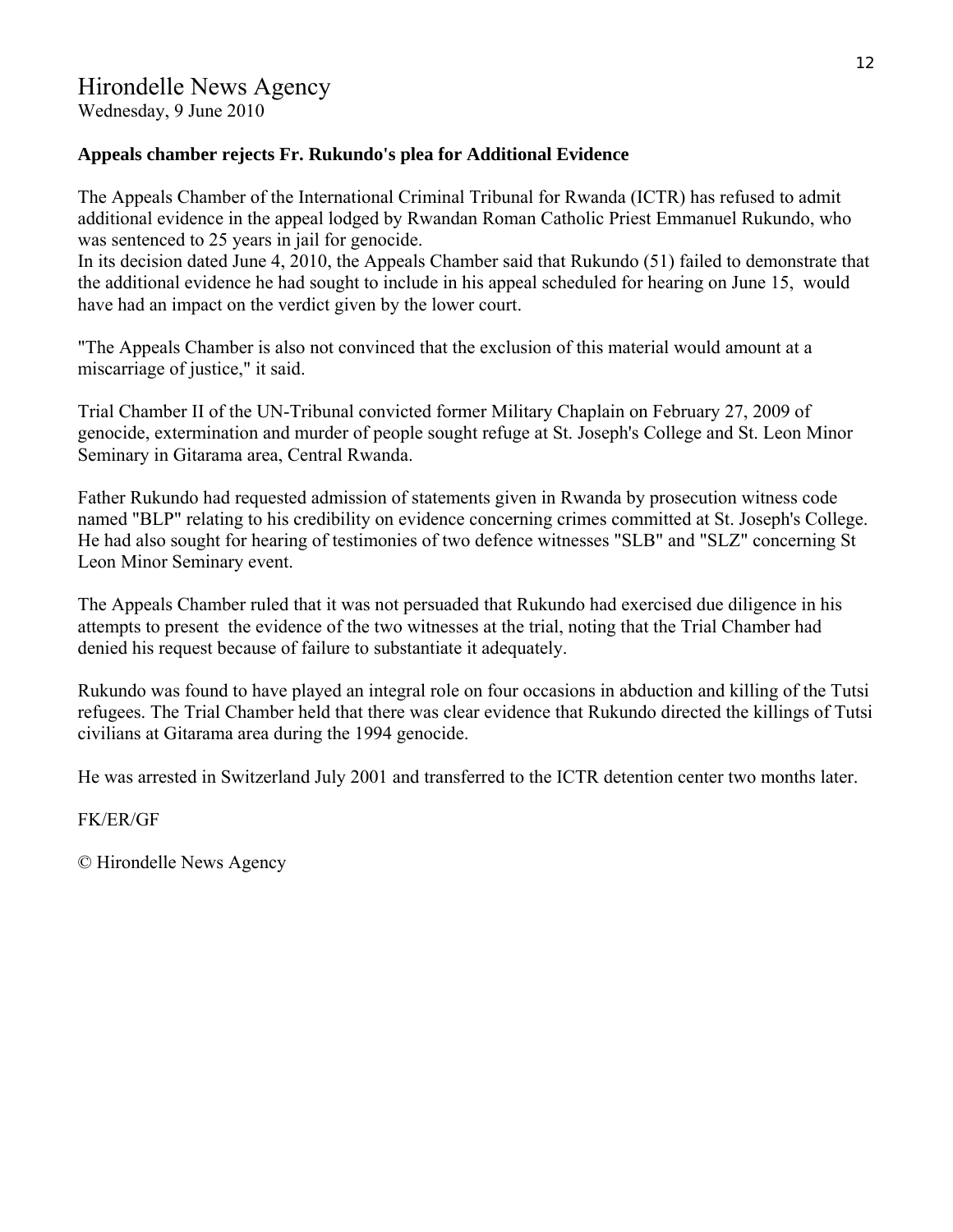# Radio Netherlands Worldwide

Thursday, 10 June 2010

#### **Srebrenica genocide perpetrators get life sentences**

#### By Linawati Sidarto



*The Hague, Netherlands* 

The International Criminal T ribunal for the former Yugosla via (ICTY) on Thursday sentenced s even defendants related to the

genocide in Srebrenica to sentences ranging from five years to live imprisonment.

Two defendants, Vujadin Popović and Ljubiša Beara, were found guilty of genocide and received life sentences. Reading the verdict on Popović , presiding Judge Carmel Agius pointed out that "the only appropriate sentence is life imprisonment."

Four others received sentences of between 13 and 35 years, while only one defendant received a sentence of five years.

Throughout the session in the courtroom in the Hague, which lasted for less than two hours, the defendants remained quiet and without emotion, including during the reading of the verdict.

The seven defendants were accused of crimes ranging from genocide to forcible transfer and deportation, related to the genocide in Srebrenica in 1995 which left more than 7,000 Bosnian Muslim dead. Six defendants were members of the Bosnian Serb army, while one was part of the country's special police forces.

Five defendants -- Vujadin Popović, Ljubiša Beara, Drago Nikolić, Ljubomir Borovčanin and Vinko Pandurević - are charged with genocide, conspiracy to commit genocide and extermination. Meanwhile Radivoje Miletić and Milan Gvero are charged with crimes against humanity and violations of the laws or customs of war, including murder, persecutions, forcible transfer and deportation.

The prosecution at the International Criminal Tribunal for the former Yugoslavia (ICTY) has asked for life sentences for all the defendants. The seven men have pleaded not guilty to the charges. The supervisor of the seven defendants, general Radislav Krstic was sentenced on appeal to 35 years in prison for complicity in genocide in 2004.

This has been the largest trial conducted by the ICTY to date. The case started in July 2006 and heard over 300 witnesses. Since its establishment in 1993, the ICTY has indicted 161 people for violations of humanitarian law committed on the territory of the former Yugoslavia between 1991 and 2001.

The ICTY has indicted a total of 21 people for crimes committed in connection with Srebrenica. The most notable ongoing case is that against Former Republika Srpska Radovan Karadžić.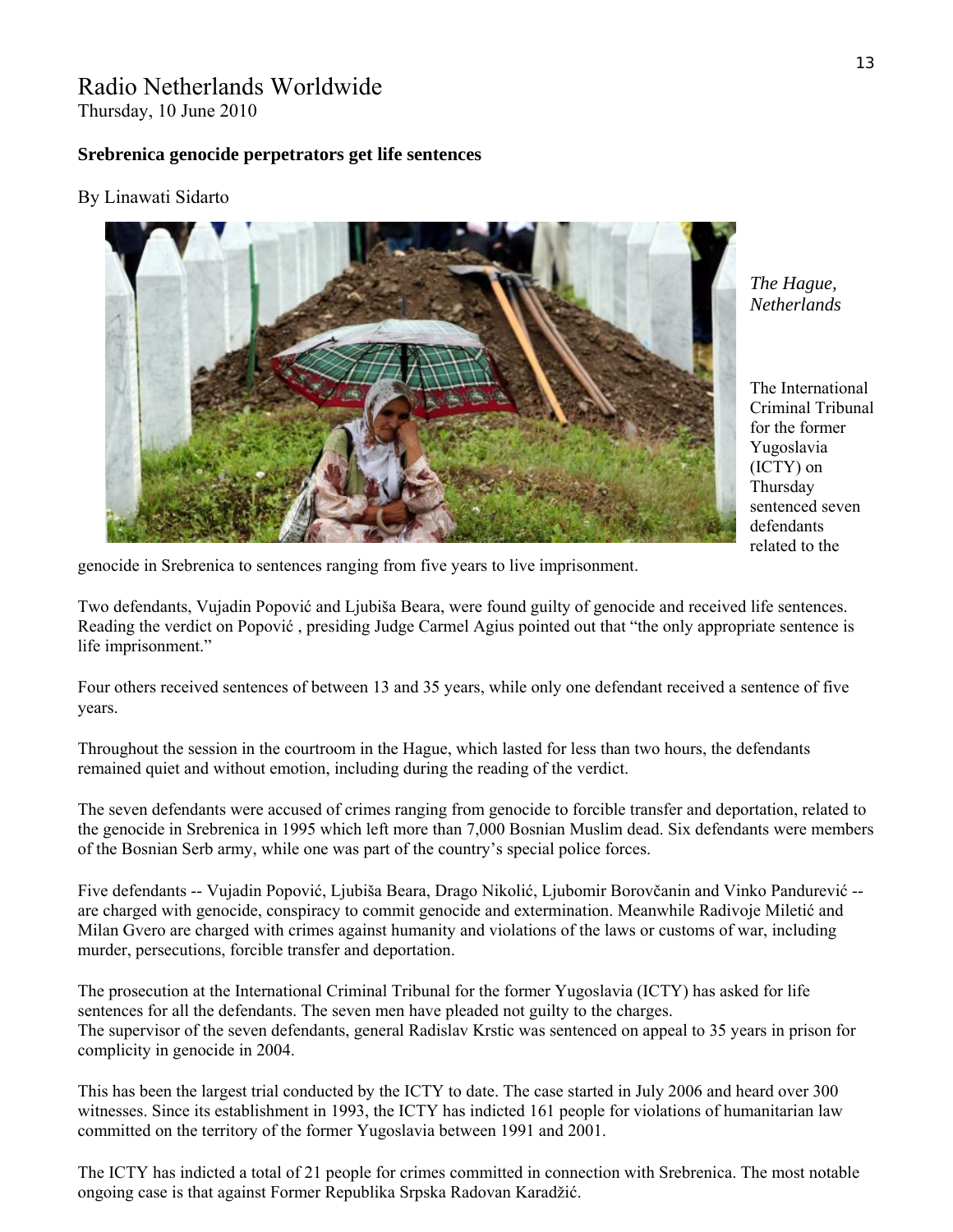

[Presiding Judge Camel Aguis](http://www.rnw.nl/data/files/images/Presiding Judge Carmel Agius.jpg) Ljubomir Borovcanin





[The accused at court](http://www.rnw.nl/data/files/images/The Accused.jpg) Milan Gvero











[Vinko Pandurevic](http://www.rnw.nl/data/files/images/Vinko Pandurevic.jpg) 



[Ljubica Beara](http://www.rnw.nl/data/files/images/Ljubica Beara.jpg) Radivoje Miletic

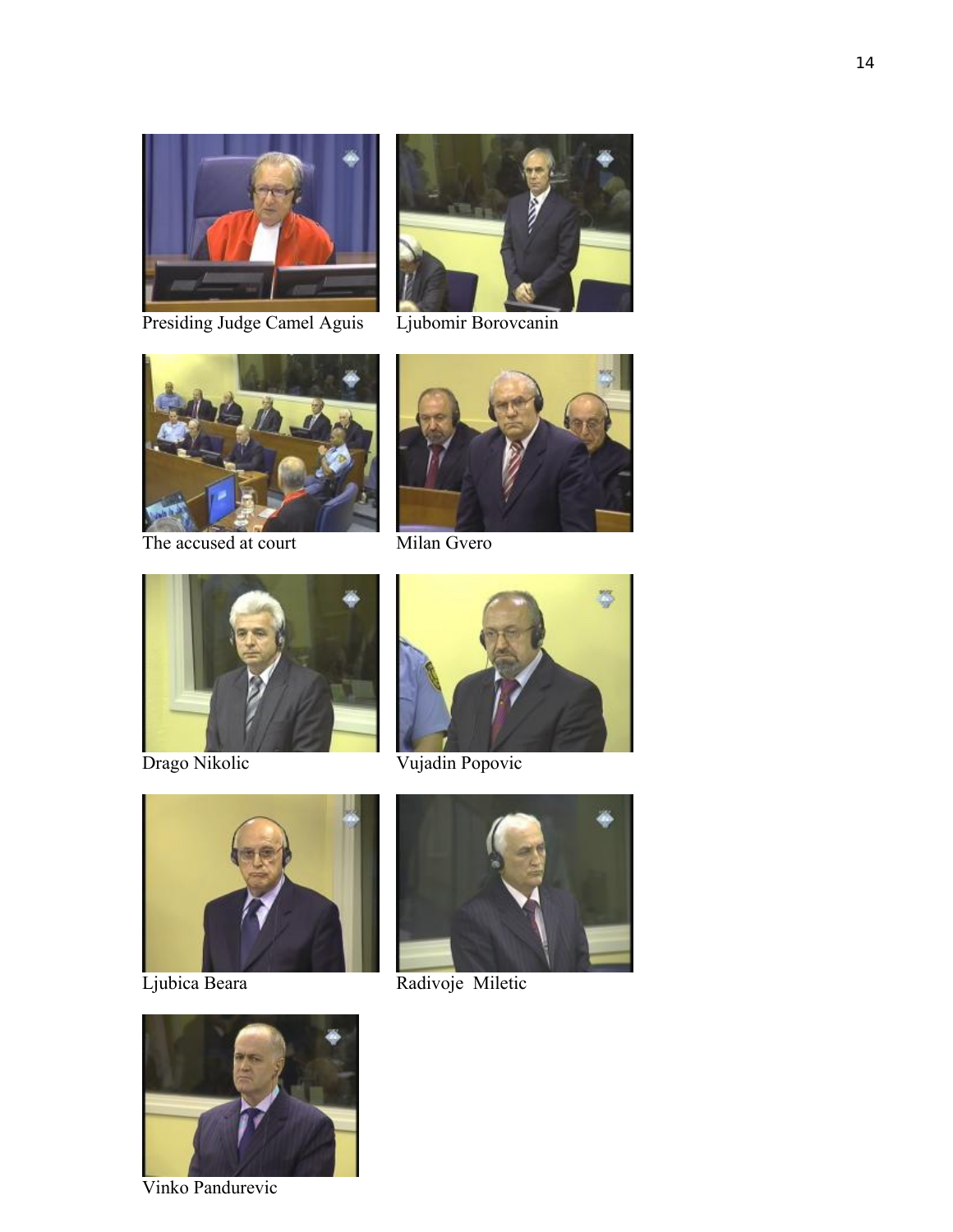CNN Thursday, 10 June 2010

#### **Former Nuremberg prosecutor chides U.S., China, Russia**

From Samson Ntale, For CNN

Kampala, Uganda (CNN) -- One of the attorneys who prosecuted Nazi war criminals at the end of World War II cautioned the United States, Russia and China on Wednesday over their opposition to the final inclusion of "crimes of aggression" in the mandate for the International Criminal Court.

"Crimes of aggression" were initially included in the court's Rome Statute of 1998, but unlike the other three crimes put under the tribunal's jurisdiction -- genocide, crimes against humanity and war crimes -- crimes of aggression were not defined and jurisdictional conditions were not set.

A review conference, which began May 31 in Kampala and continues through Friday, hopes to accept a proposal that will finally give the court what it needs to try cases of crimes against aggression. But the United States, Russia and China have balked.

"A country should not commit crimes for its own benefit thinking no one will question it," said Benjamin Ferencz, a former chief prosecutor during the 1946 Nuremberg Tribunal that brought top Nazi war officials to justice.

"This is the time all nations in the world should come in full support of the crime of aggression to be part of crimes tried by ICC so that we put to past impunity and open a new chapter to accountability," he said.

As for those opposed, Ferencz said, "the court of opinion will judge them harshly."

Ferencz, 91, accused "the big nations" of delaying inclusion of crimes of aggressions in 1998 "because they felt they would dodge it, make it die out completely."

"They set up conditions that they felt would never be met," he added. "They wanted the crime of aggression defined and wanted to be sure that the U.N. Security Council will run the show when the ICC was implementing it."

The proposal under consideration in Kampala defines crimes of aggression as "the planning, preparation, initiation or execution, by a person in a position effectively to exercise control over or to direct the political or military action of a State, of an act of aggression." The trigger for the action is that it violates the U.N. Charters.

But three proposals are under consideration regarding when and how an investigation might proceed. Two proposals require the U.N. Security Council to determine whether an act of aggression has been committed, but one of those allows an investigation to proceed without the Security Council determination for six months.

The third proposal would give the authority to trigger an investigation to the tribunal's pre-trial Chamber, the U.N. General Assembly or the International Court of Justice.

The five permanent members of the U.N. Security Council -- China, Russia and the United States along with France and the United Kingdom -- have veto power on the 15-member council.

The 33 African states that form the biggest single continental block among the 111 states who have signed onto the Rome Statute last week issued a joint statement in Kampala opposing the suggestion to make the U.N. Security Council the arbiter of crimes of aggression.

Individual countries and the Security Council may refer cases from the other three crimes under the court's jurisdiction to the prosecutor, or, under certain circumstances, the prosecutor may begin an investigation unsolicited.

"The trick behind all this is that the big countries are still in the cold war," Ferencz said. "No big nation trusts the other on how it will be handled in case it becomes party to the Rome Statute and when is fully implemented."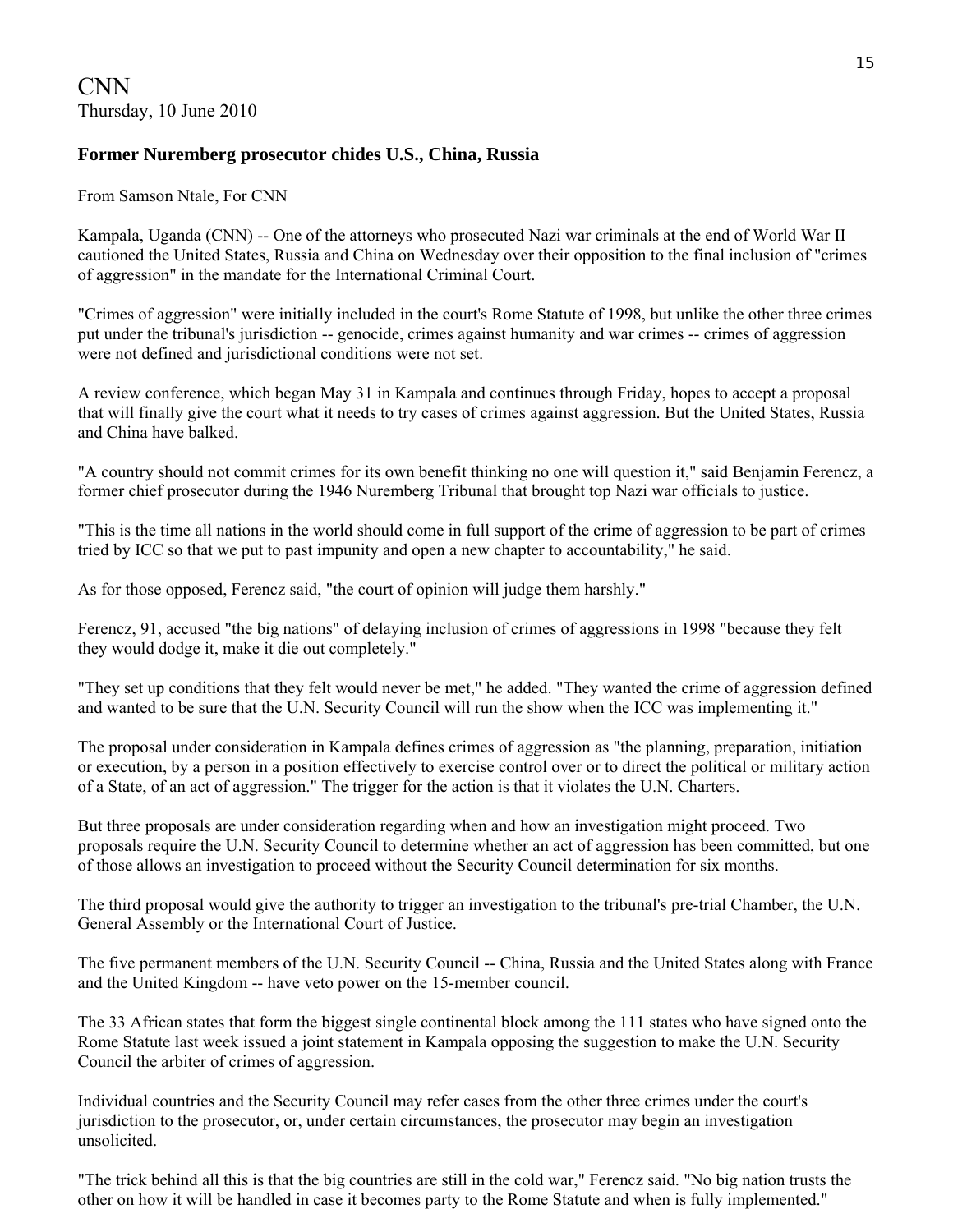Ferencz's comments came just a day after lawyers representing Sudanese President Omar al-Bashir accused ICC chief prosecutor Luis Moreno-Ocampo of politicizing the court's operations by focusing on Africa. Al-Bashir was indicted in March on three counts of genocide, five of crimes against humanity and two of murder, most connected with the Darfur region of Sudan.

Al-Bashir's attorneys urged Moreno-Ocampo to indict former U.S .President George W. Bush and his close ally former British Prime Minister Tony Blair for lying to the world of existence of weapons of mass destruction to support their invasion of Iraq in 2002.

U.S. State Department legal adviser Harold H. Koh, attending the Kampala conference, urged attendees to deliberate slowly.

"Surely finishing the unfinished business of Rome does not mean rushing to a premature conclusion of institutiontransforming amendments on which there is not yet genuine consensus," Koh told the conference.

"Instead, finishing the work of Rome means building a stronger court with a renewed commitment to pursuing meaningful solutions by genuine consensus that can advance the cause of human rights and international justice," he said.

Koh argued against finalizing the Rome Statute's sections on crimes of aggression, saying not enough agreement yet existed to move forward.

"Although we respect the considerable effort that has gone into (drafting the amendment), we believe that without agreed-upon understandings, the current draft definition remains flawed," he said.

Among the items that lacked "agreed-upon understandings," he said, were the meaning of the definition of crimes of aggression and the concern about potential prosecutions of "mere acts of aggression, as opposed to the 'wars of aggression' that were prosecuted in Nuremberg and Tokyo."

China is not a party to the Rome Statute. The United States and Russia signed the document but have not ratified it, and the U.S. Congress in 2002 nullified the U.S. signature on the document. Israel and Sudan also "unsigned" the statute. Congress also passed an act that year preventing U.S. service members from providing military aid to countries that had ratified the Rome Statute and giving the president permission to authorize military force to free any U.S. soldier, sailor, airman or marine who is being held by the International Criminal Court.

That same year, the United States threatened blanket vetos of the renewal of the U.N. peacekeeping mission unless the ICC granted its troops immunity from prosecution. As a compromise, the Security Council passed a resolution granting immunity for a year to U.N. nations who were not parties to the court and renewed that resolution in 2003.

But the council dropped the exemption in 2004 when photographs of U.S. troops abusing Iraqi prisoners at Abu Ghraib surfaced.

Ferencz, who served in the U.S. Army during World War II, said such maneuverings might delay but would not stop prosecutions.

"The world is changing very fast and perpetrators of atrocities will be held to account even after a century," he warned.

"No one should use his military prowess to terrorize the rest of the world thinking no one will hold him accountable."

But the former prosecutor was optimistic that the holdouts would see reason.

"I hope that President Obama, after accepting the Nobel Peace Prize, will also support the ICC on crimes of aggression and that Russia and China will not find it acceptable to commit the old mistakes to stop the process," he said.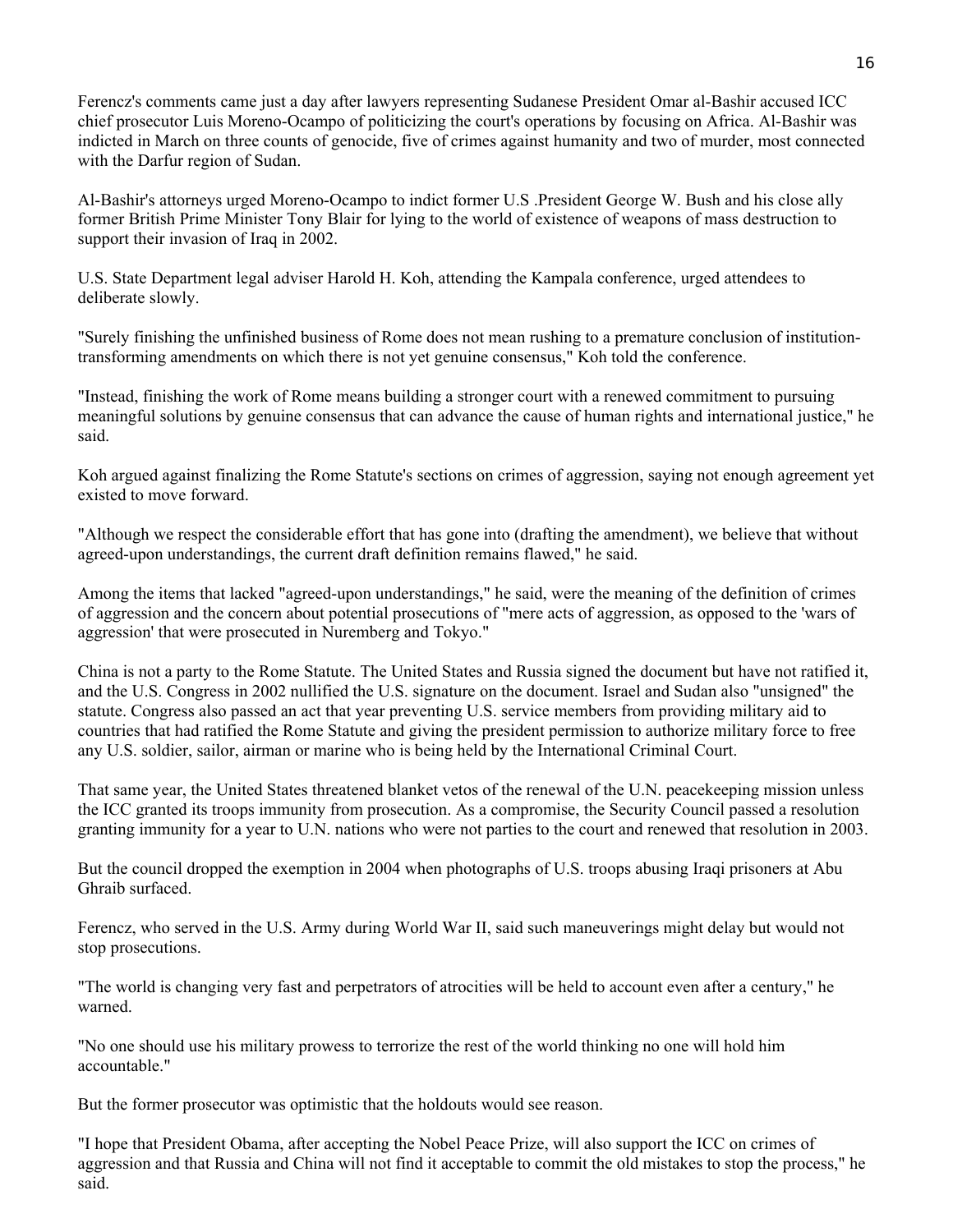# The Atlantic Wednesday, 9 June 2010 http://www.theatlantic.com/international/archive/2010/06/making-good-on-nuremberg/57894/

### **Making Good on Nuremberg**

KAMPALA -- On the margins of the Review Conference for the International Criminal Court -- a twoweek convocation at Lake Victoria, outside the Ugandan capital -- delegates and non-governmental officials from more than 100 countries have attended screenings of a newly restored version of "Nuremberg: Its Lesson for Today," a 1948 documentary on the trial of key members of the Nazi hierarchy. The film concludes with a powerful summation by the chief U.S. prosecutor for the trials, Robert H. Jackson: "Nuremberg stands as a warning to all those who plan and wage aggressive war." It's a message echoed by former Nuremberg prosecutor Benjamin B. Ferencz and others here this week, who hope to spur conference delegates to approve a new statute for prosecuting the crime of aggression.

Whether or not delegates succeed in codifying such a crime before the conference closes on Friday, Nuremberg's unfinished business has been one of its major themes. And it's a major conference: the most significant convocation of international law experts since the gathering in Rome 12 years ago that gave birth to the International Criminal Court (ICC). Nearly 65 years after the Nuremberg judgment of 1946, the world has yet to achieve a reliable system for assuring that perpetrators of society's worst offenses - genocide and crimes against humanity -- are held to account.

The ICC was intended to achieve such a system, but even supporters of the Court are ambivalent about its record to date, given that it has yet to complete its first trial, and that its most celebrated indictees -- Sudan's president Omar al-Bashir and Joseph Kony, the notorious Ugandan leader of the Lord's Resistance Army -- are still at large. Plans to implement a system of victim reparations remain unfulfilled, as is the intention to help strengthen judicial and other institutional capacities of member states, such as the Democratic Republic of Congo, so that they can take the lead in prosecuting their own cases.

While the court is still young -- and some of its problems can be traced to non-cooperation by individual states and other political factors beyond the ICC's control -- at this point, the court's track record cannot match those of the more focused tribunals that prosecuted war-crime perpetrators in the former Yugoslavia, Rwanda, and Sierra Leone. "The most important thing this conference can do is improve the Court and strengthen the system of international justice," War Crimes Ambassador Stephen J. Rapp, the co-chair of the U.S. delegation here, told me.

The presence of a sizeable and active U.S. delegation, led by Rapp and State Department legal adviser Harold Hongju Koh, is a big story here in Uganda. The Bush Administration had been deeply skeptical of the Court, and early in its tenure had "unsigned" the Rome statute -- which President Clinton had previously agreed to but did not submit for Senate ratification. In later years, Bush officials relaxed their opposition to the Court and permitted the UN Security Council to refer the atrocities in Darfur for consideration by the ICC prosecutor.

Although the 18-person U.S. delegation is only here as a "non-state party" -- and the U.S. officially joining the Court is not in the cards for now -- its presence looms large. The size and composition of the delegation, which includes officials from State, Justice, and the Pentagon, are signals that the administration is committed to strengthening the Court. They are also perhaps signs of the political sensitivities of deepening U.S. involvement with an institution that has many vocal critics at home.

The debate over the crime of aggression has been the major focus of the talks here, with the United States and the other permanent members of the Security Council on one side and Germany, Brazil, and many smaller countries, on the other. Proponents see the statute under debate as a key step to fulfilling the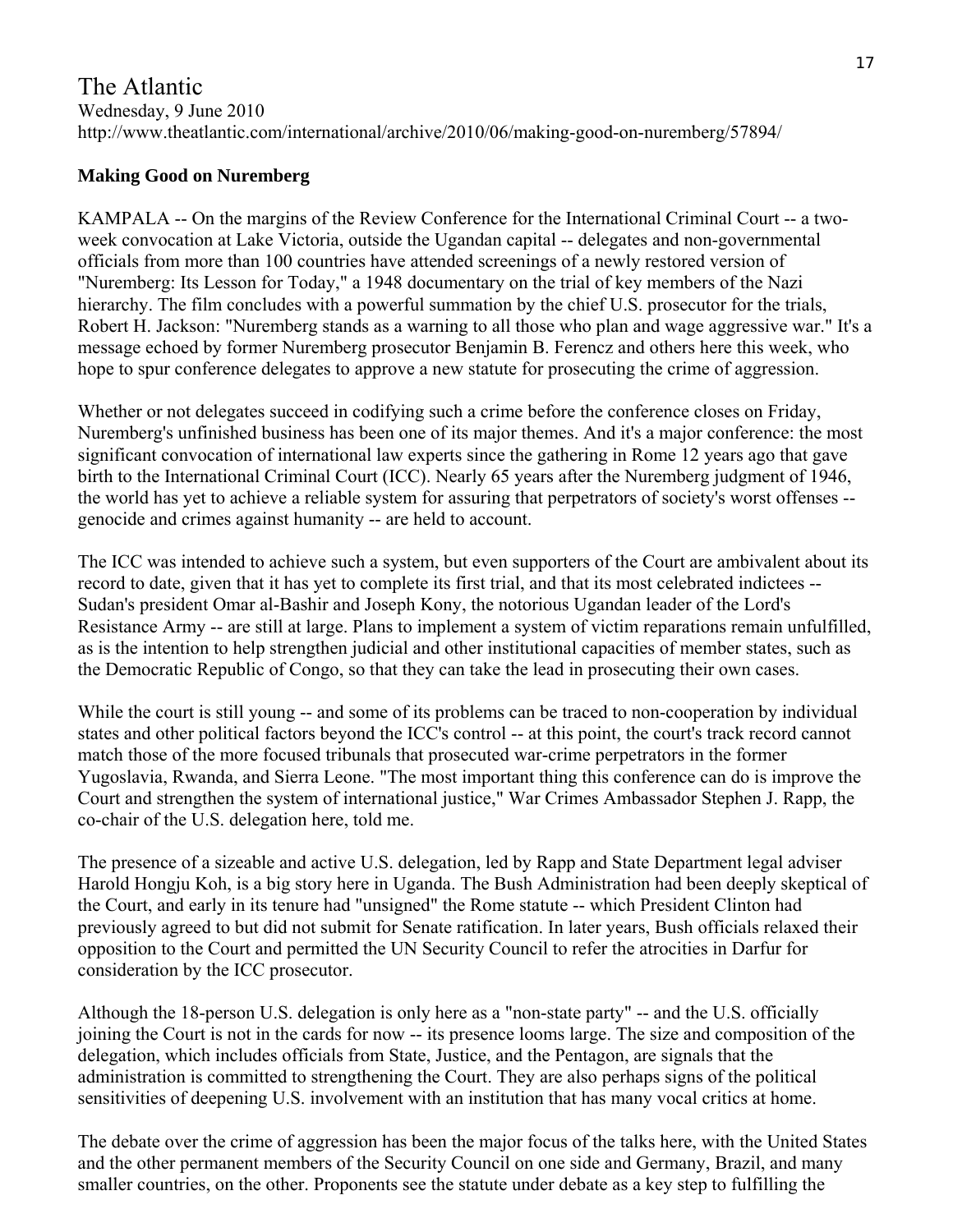Nuremberg legacy while reining in aggressor states. The U.S. and others are worried, however, that such a statute could be used to criminalize the lawful use of force (to stop a genocide, for instance) or lead to unjustified prosecutions of political leaders by other countries. Negotiations for a compromise have been intensifying in recent days.

The focus on aggression has perhaps distracted from the other main purpose of the conference: to take stock of how the international justice system is functioning. Last week, delegates engaged in lengthy explorations of related themes, such as the impact of the Rome Statute on victims and enhancing the cooperation of states with the ICC. One particularly involving discussion for delegates, on the tensions between peace and justice, looked at the question of whether ICC prosecutions have interfered with the resolution of conflict in places like Sudan and Uganda.

Whatever the flaws of the ICC, the discussions here have highlighted the extent to which the Court has become a consequential presence on the international scene. Many countries are clearly committed to making the Court the key international institution for enforcing accountability for gross human right violations. The president of Sudan and other alleged perpetrators cannot travel freely for fear that they will end up in the dock in the Hague. For better or worse, mediators seeking to end longstanding conflicts can no longer promise leading war criminals that they will not be prosecuted, because Court prosecutors are not bound by mediated agreements. "Amnesty is now off the table in the era of the ICC," said David Tolbert, the new president of the International Center for Transitional Justice, addressing delegates last week.

Perhaps most significantly, victims and survivors of atrocities are now looking to the Court for some measure of justice. One of the more moving elements of the week's proceedings has been the presence and testimony of ordinary people from places such as Congo and Sudan, who have been celebrating court indictments and prosecutions, even some that so far remain incomplete, as a promise that the crimes they suffered will not go unpunished.

I spoke with two women from Northern Uganda, where a brutal 20-year conflict involving Kony's Lord's Resistance Army displaced close to 2 million people and resulted in some of the worst atrocities endured by civilians anywhere in recent years. The Ugandan government's decision to refer Kony and his associates to the ICC, which has issued a warrant for their arrest, was controversial in Africa. But Margaret Elem, a teacher, and Odongkara Lilly Apio, a social worker and local political leader, said that they wanted to come to the conference to make clear their support for the ICC's action -- and their conviction that the Court has finally put justice within their reach.

Kony and his dwindling band of militia fighters are believed to be operating somewhere in eastern Congo or the Central African Republic, but they have disappeared from the region in Uganda they once terrorized, and peace has largely returned. "We are so grateful for what the ICC has done," said Apio. "Whether we like the ICC or not, it is the ICC which made Kony take off. That is when the guns went silent."

Apio said that unless perpetrators like Kony are held to account, post-conflict societies will never be able to fully heal. "Victims and survivors will keep it in their hearts for 100 years if they don't have justice," she said. "If justice prevails, people will say it is time for forgiveness."

*Michael Abramowitz - Michael Abramowitz directs the genocide prevention program of the U.S. Holocaust Memorial Museum.*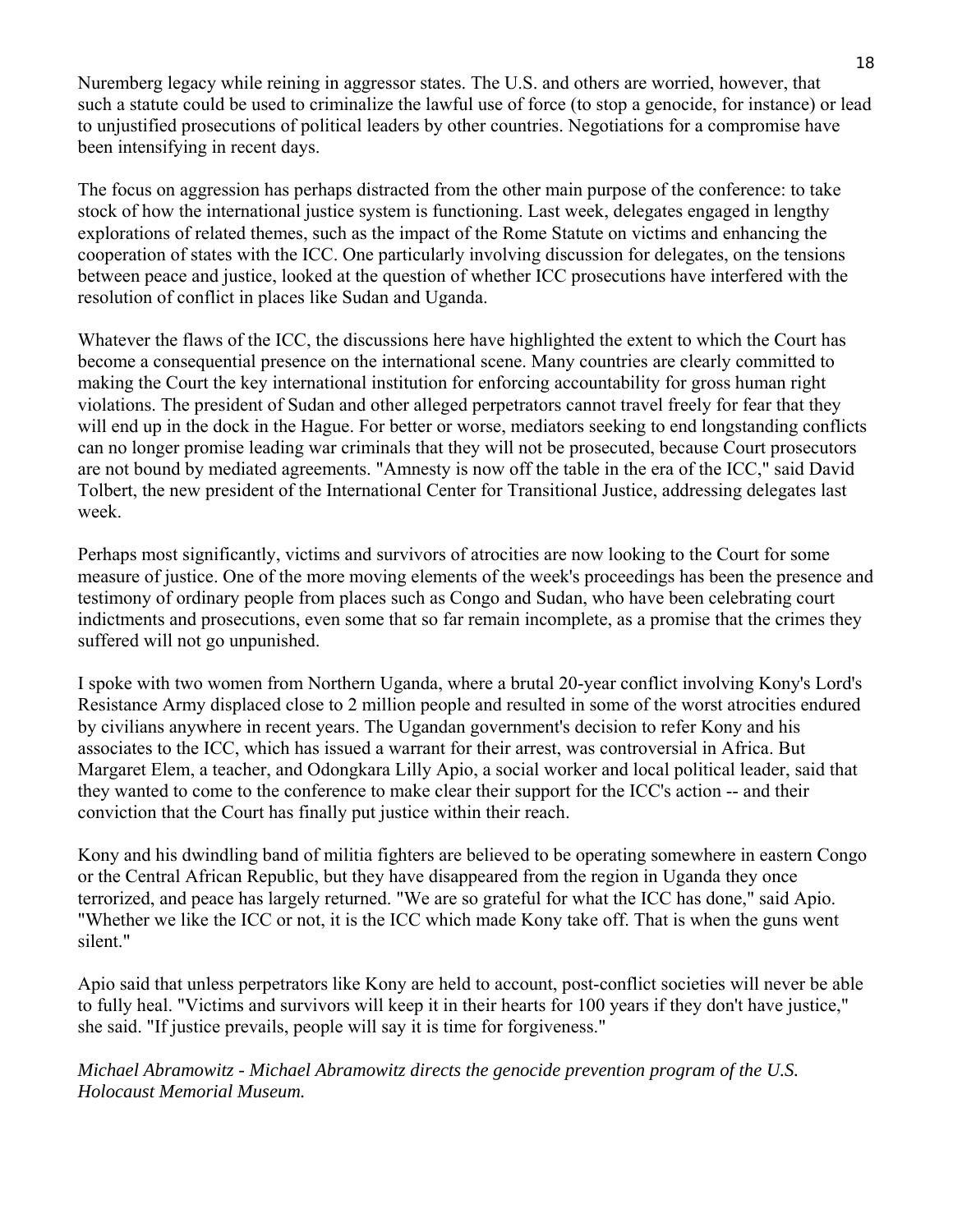# The New Vision (Uganda)

Wednesday, 9 June 2010

#### **African justice systems promote reconciliation**



By Richard Todwong

I have been following the issues on the International Criminal Court (ICC) and realised that the Court, though good, needs to study the African justice system. Since the ICC started in July 2002, it is more pronounced as a court for Europeans to try Africans.

If this observation is not true, the Court has to do more to convince the African states that its scope is an international one. The trial of Slobodan Milosevic, former President of Yugoslavia, was a good one, but the impending trial of Sadam Hussein was going to be a real test of contest

between the ICC and the US. The Americans took Sadam's case as a project of American interest. However, one wonders how the ICC could have tried Sadam owing to the fact that the US went against the Security Council resolution to attack Iraq.

Much as the ICC exists, some countries prefer to try their citizens in their domestic courts.

Referrals to the ICC by member states are always problematic because the ICC relies on states to enforce its decisions.

To make matters worse, their complementary principle is not respected by powerful states.

The African model of justice works best when it comes to the issue of dealing with victims.

Reconciliation is best seen from the victims' side. In Africa, individual compensation works best. Formal courts punish impunity according to a country's statutory requirements.

In most cases, imprisonment is the ultimate way to punish impunity. However, in Africa justice is so elaborate that truth must first be told by the aggrieved parties. Aggrieved parties seek to forgive and reconcile above punishment.

On the other hand, the ICC system is a one straight approach of court procedures and locking away the culprits. This does not reconcile the culprit with the victim.

With the ICC, evidence gathered can implicate a suspect whereas in Africa, a suspect must appear before an assembly of clan heads for his case to be decided. If such a meeting does not take place and the person is convicted, the clan of the victim (the person who claims to be aggrieved) is punished.

Impunity in the African approach to justice is punished because the suspect's family and clan are the ones to pay compensation. If a person of a certain clan is convicted, the clan will, for a long time, have difficulties in marry women from other families or clans and their daughters are not married by others.

The ICC should focus on reconciliation as is the case with the African tradition. Kony and his colleagues preferred the traditional approach to justice to the formal court approach.

The Government of Uganda had to establish a special division of the High Court to amalgamate the formal and informal approaches. In addition to this, other than Kony, Dominic Ongwen and Odiambo who have been indicted by the ICC, the other rebel commanders and child soldiers are perceived to have been abducted and conscripted into the LRA by the above top commanders.